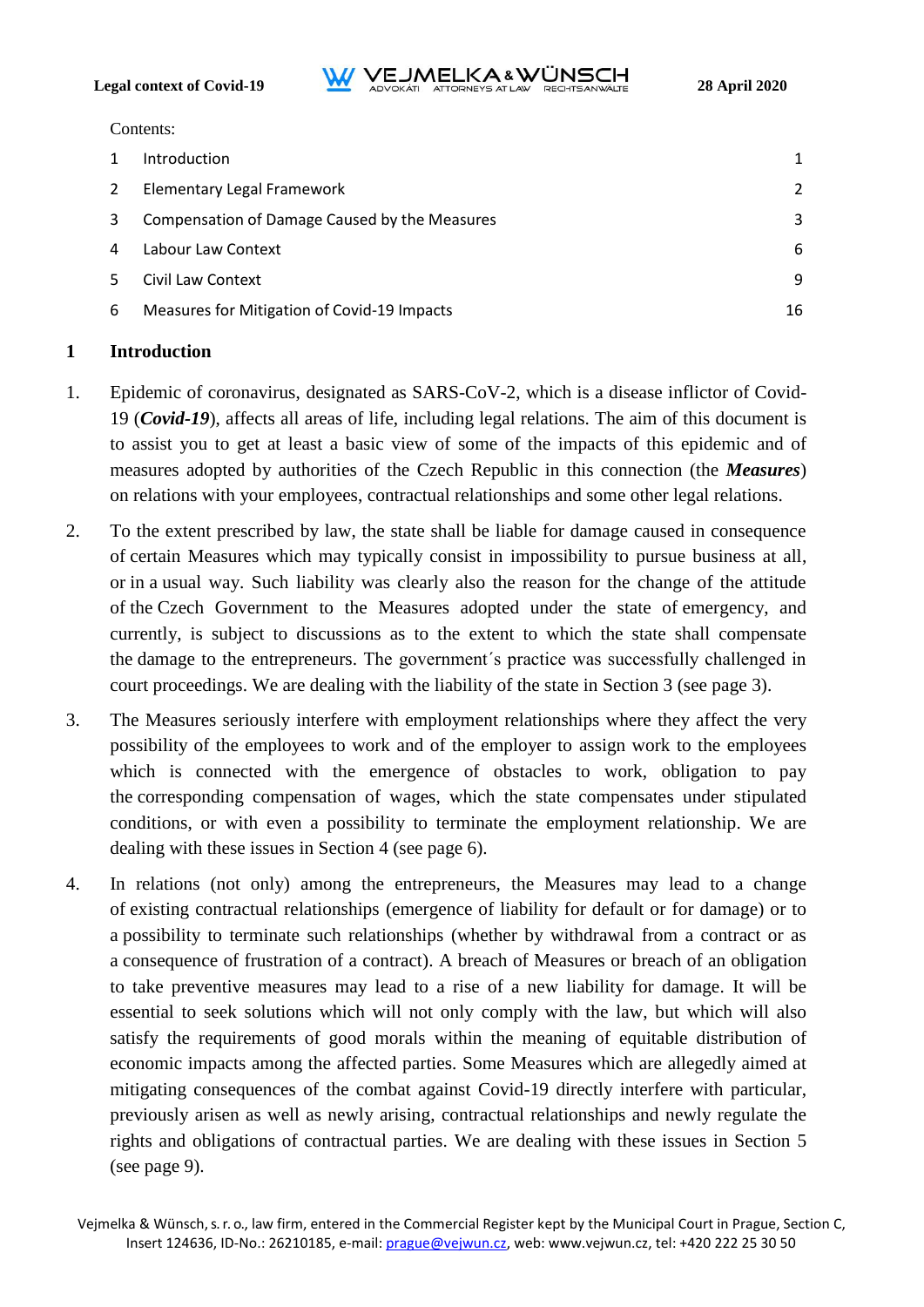# **Legal context of Covid-19**<br>**ADVOKATL ATTORNEYS AT LAW RECHTSANWALTE** 28 April 2020

- 5. For your information, we attach brief overviews of selected Measures (reserving their incompleteness or further corrections also with regard to a very dynamic development), together with a brief (not always exhaustive) summary of their contents (the contents of some now valid Measures are stated in greater details; please note that, for the time being, the overview of Measures are in Czech only, while we will gladly provide you more information in English or German upon your instruction). We are dealing not only with restrictive Measures but also with Measures the aim of which is to mitigate impacts of the fight against Covid-19, whether by reliefs from statutory obligations or by an opportunity to receive financial assistance from the state (Section [6;](#page-15-0) see page [16\)](#page-15-0).
- 6. Due to the Measures adopted, damage on the part of entrepreneurs and significant difficulties with fulfilment of previously concluded contracts may often arise. With regard to the abovementioned, we recommend gathering relevant evidence of all damage caused in consequence of the Measures and to claim such damage in time. At the same time, we recommend identifying and reviewing problematic contractual relationships, in particular, as regards contractual provisions on so-called *force majeure* and material change in circumstances, and assessing legal consequences in case of a breach of such contracts.
- 7. The opinions formulated in this document may not be relied on in any particular case that requires individual assessment at all times. It may not be excluded that competent authorities will reach other conclusions at their decision-making procedure than those presented herein. With regard to the dynamics of the development of the Measures, further changes are expected.
- 8. We are, of course, gladly at your disposal, should you wish to get further information, or necessary legal assistance.

#### <span id="page-1-0"></span>**2 Elementary Legal Framework**

9. The Measures have been and are being adopted on various legal basis which is relevant, *inter alia*, in connection with the possibility to claim compensation for damage caused as a result of the Measures.

#### **[Crisis Act Measures]**

- 10. Some Measures are being adopted under the Constitutional Act No. 110/1998 Coll., on Security of the Czech Republic, as amended (the *Security Act*), and a follow up Act No. 240/2000 Coll., on Crisis Management and on Amendments of Certain Acts (Crisis Act), as amended (the *Crisis Act*) (we refer to these measures hereinafter as to the *Crisis Act Measures Measures*).
- 11. Crisis Act Measures are being adopted with a reference to a resolution of the Government of the Czech Republic which has, by its resolution No. 194 from 12 March 2020 (No. 69/2020 Coll.), under Articles 5 and 6 of the Security Act, decided on declaration of state of emergency (the *State of Emergency*) for the territory of the Czech Republic due to health threat by Covid-19, namely for 30 days, commencing from 12 March 2020, 2 p.m. The State of Emergency was subsequently extended, firstly, until 30 April 2020 by the government´s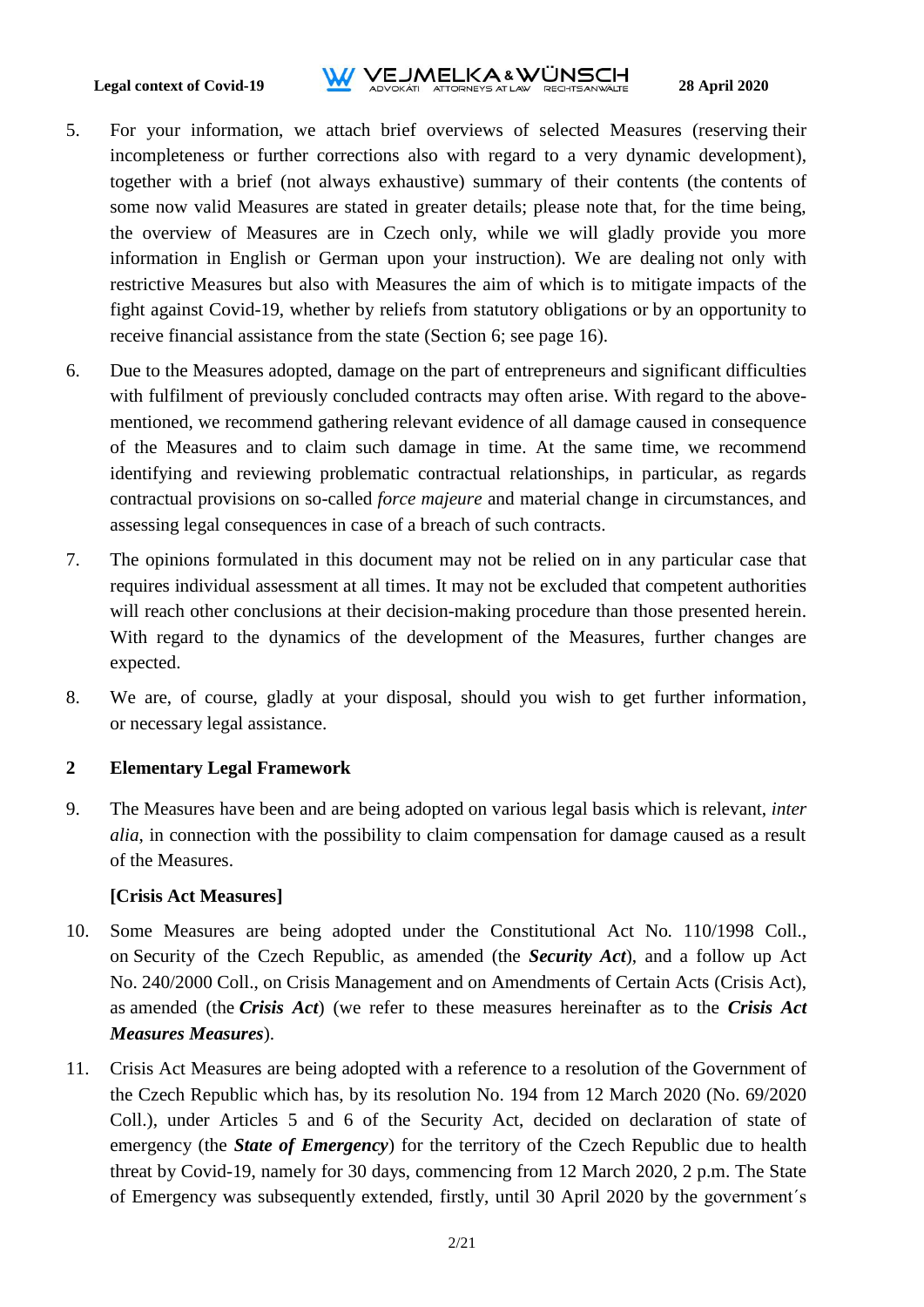resolution No. 396 from 9 April 2020 (No. 156/2020 Coll.), adopted on the basis of the approving resolution of the Chamber of Deputies of the Parliament of the Czech Republic No. 1012 from 7 April 2020. Now, another extension at least until 17 May 2020 is anticipated based on the approving resolution of the Chamber of Deputies of the Parliament of the Czech Republic from 28 April 2020. In compliance with Article 6(2) of the Security Act, this period may be extended again only with another prior consent of the Chamber of Deputies of the Parliament of the Czech Republic which may also decide on an earlier termination of the State of Emergency.

- 12. Crisis Act Measures within the State of Emergency may, for the necessary period and to the necessary extent, restrict rights and freedoms the list of which is provided in Section 5 of the Crisis Act. Crisis Act Measures may be adopted by the so-called crisis management authorities, in particular, by the Czech Government (Section 6 of the Crisis Act), selected ministries (Sections 9 – 12a of the Crisis Act) and the Czech National Bank (Section 13 of the Crisis Act).
- 13. A list of selected Crisis Act Measures adopted by the Government of the Czech Republic as of 27 April 2020 is attached hereto in Annex No. 1.

#### **[Health Act Measures]**

- 14. Other Measures were adopted before the declaration of the State of Emergency and are being adopted under Section 69 of Act No. 258/2000 Coll., on Protection of Public Health (the *Health Act*), which regulates extraordinary measures in connection with epidemic and a risk of an emergence thereof (such measures hereinafter the *Health Act Measures*).
- 15. A list of extraordinary measures in connection with epidemic and a risk of an emergence thereof, which may be adopted in the absolutely necessary extent, is provided for in Section 69 Health Act.
- 16. Health Act Measures may be adopted by the so-called protection of public health authorities, in particular, the Ministry of Health (the *MoH*) and Public Health Offices (an example of a Health Act Measure adopted by a Public Health Office is an extraordinary restriction of movement of persons in the municipality of Litovel and neighbouring municipalities). Formally, these are measures of general nature, ie. acts which are neither legislation, nor administrative decisions.<sup>1</sup>
- 17. A list of selected Health Act Measures adopted by the MoH as of 27 April 2020 is attached hereto in Annex No. 2.

#### <span id="page-2-0"></span>**3 Compensation of Damage Caused by the Measures**

 $\overline{a}$ 

18. Legal basis for a particular Measure is crucial for assessment of a claim for damages of a person affected by the Measure against the state.

<sup>&</sup>lt;sup>1</sup> The Municipal Court in Prague further elaborates on this issue in its judgment file No. 14 A 41/2020.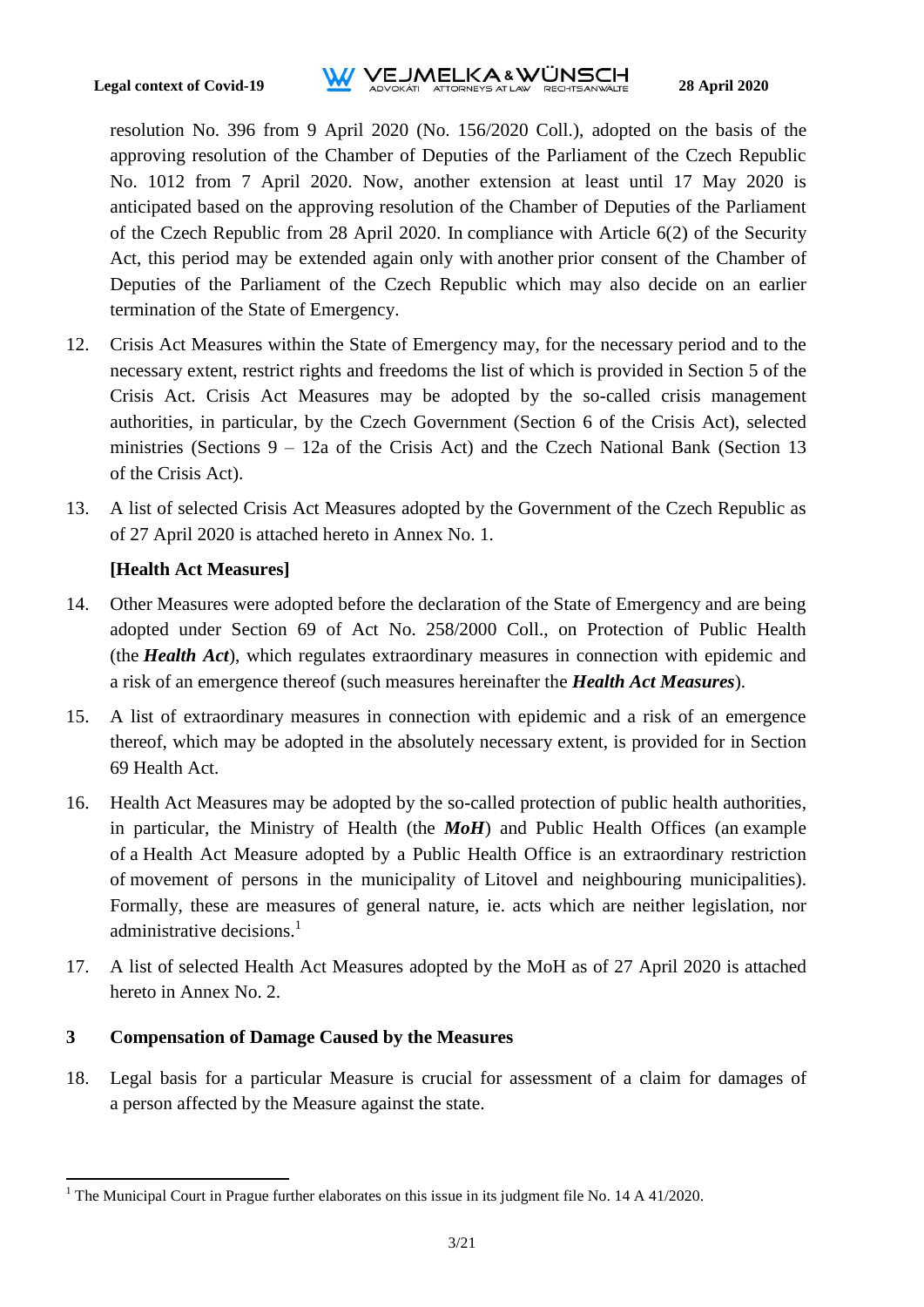## **[Crisis Act Measures]**

- 19. As regards the Crisis Act Measures, Section 36 of the Crisis Act applies according to which the state shall compensate the damage (ie. both actual damage, and lost profit) caused to legal entities and individuals with causal link to crisis measured under the Crisis Act. The state may only be exempted from this liability if the harmed party itself caused the damage. The monetary compensation shall be provided by the crisis management authority that ordered the crisis measure or training during which or as a result of which the damage or harm occurred.
- 20. A claim for damages, together with its reasoning, shall be submitted by the legal entity or individual in writing at the competent crisis management authority within 6 months from the moment it learnt about the damage, however, within 5 years from the emergence of the damage at the latest; otherwise the right ceases to exist. In extraordinary cases, the crisis management authority may award damages also after the lapse of the deadline for submission of the application or even without such application, however, within 5 years from the emergence of the damage at the latest.
- 21. It is significant that the beginning of the 6-months´ limitation period for bringing the claim for damages for the damage caused in causal link to the Crisis Act Measures is dependent on the moment when the party harmed learnt about the fact that it has suffered proprietary damage of certain kind and extent, which can be objectively denominated in money and claimed before a court. The beginning of this period is affected neither by the course, nor the result of negotiations or court proceedings led by the party harmed against the insurance company for payment of insurance premium (see judgment of the Supreme Court from 22 October 2009, file No. 25 Cdo 3798/2007).
- 22. It applies that the state and not the crisis management authority is liable for the damage caused to individuals and legal entities in causal link to crisis measures. In a dispute relating to damages in civil proceedings, the state shall be represented by the Ministry of Interior (judgment of the Supreme Court from 17 June 2009, file No. 25 Cdo 1649/2007).
- 23. Assertion of claims for compensation of damage caused as a result of Crisis Act Measures will be an exceptional situation and answers to all connected questions are not clear yet. However, it may be assumed with a degree of certainty that general principles applicable to other damage claims shall apply also to such applications for damages. The application for damages under the Crisis Act will, therefore, need to specify, in particular, the facts behind the damage, including the amount of the damage, and to prove causal link between the damage and the Measure adopted. Establishment of the causal link may be particularly complicated since it must be the causal link between the Measure and the damage caused and not damage caused generally as a result of the pandemic. Currently, it is particularly recommendable to duly record damage caused and keep due records thereof.

# **[Health Act Measures]**

24. As regards the Health Act Measures, Section 97 of Health Act applies, according to which "*The costs inflicted by the fulfilment of the obligations relating to the protection of public*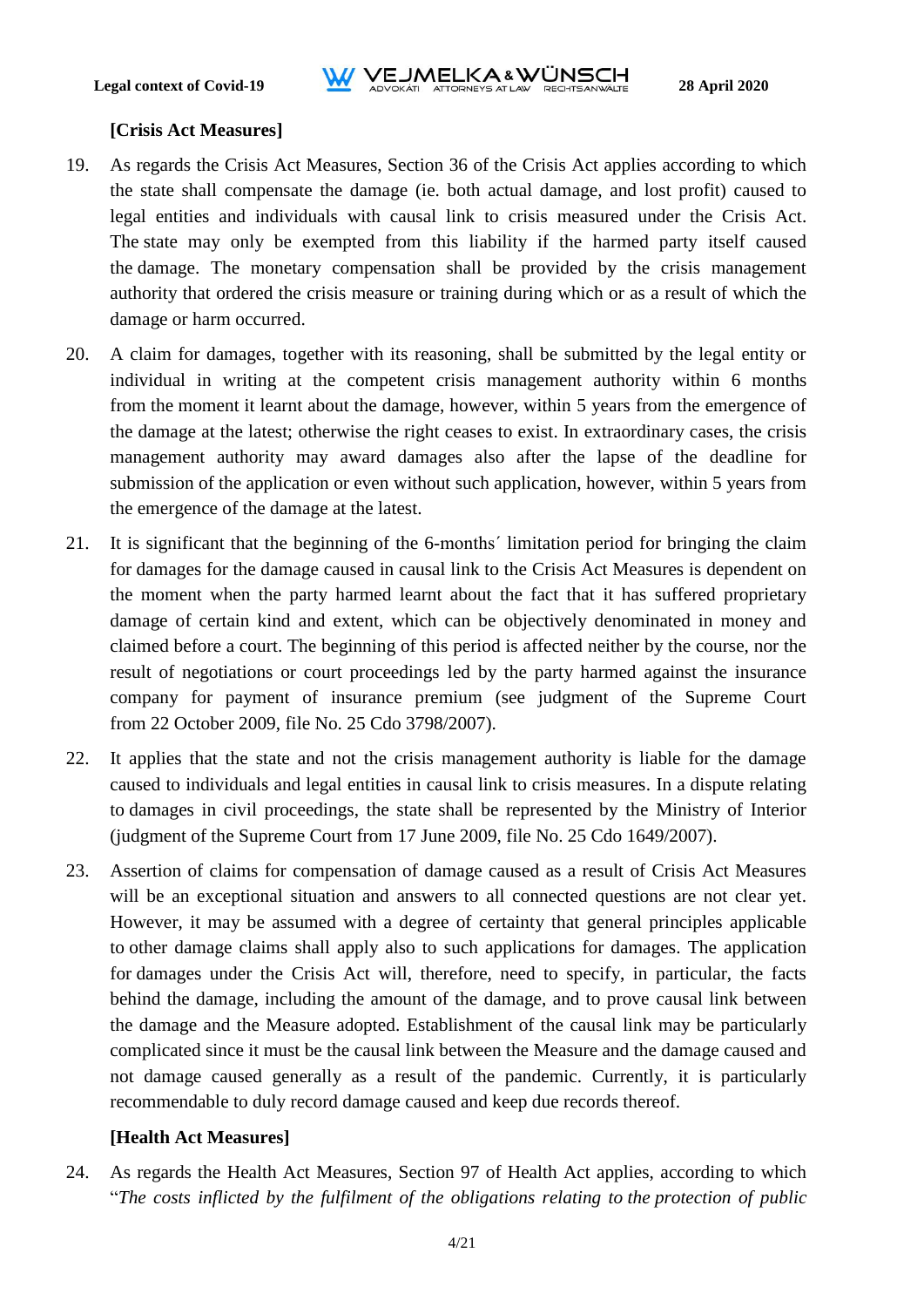*health shall be borne by the person on whom such obligation is imposed, unless this act or special laws provide otherwise*."

25. Currently, no special legislation provides for a right of the affected persons to damages, and, therefore, such claim does not arise by virtue of law.

## 26. **[Change of Legal Regime of the Measures]**

- 27. Some Crisis Act Measures were subsequently turned by the government into Health Act Measures adopted by the MoH. This applies also to key Measures restricting retail sale and the sale of services, or free movement of persons which were, in the period from 14 March, or 16 March 2020, respectively, until 24 March adopted under the Crisis Act, and from 24 March 2020 6 a.m. substituted by new Health Act Measures.
- 28. Clearly, the government acted with a view to mitigating impacts of the claims to damages under the Crisis Act for the state which could on its own represent an argument for enforceability of the damage caused by the Health Act Measures in the (full) regime of the Crisis Act.
- 29. Moreover, some Crisis Act Measures were overcome by the subsequent Health Act Measures, however, were not formally cancelled (in this regard, we refer to Annexes Nos. 1 and 2) which makes the situation rather confusing.
- 30. Currently, there is a discussion relating to the enforceability of the claim for compensation of damage caused not only as a result of the Crisis Act Measures but also as a result of the Health Act Measures with various legal argumentation (including, for example, possible liability of the state for damage under Act No. 82/1998 Sb., on Liability for Damage Caused at Exercise of Public Authority by Decision or Incorrect Administrative Practice, as amended).
- 31. Within this discussion, it is also argued that the extent of damage will be so significant and the situation in which the damage arises is so historically unique that it could prove mutually more advantageous if the state and the entrepreneurs come to an agreement in a reasonable form on the extent of the compensation (from the point of view of the entrepreneur, also the speed of payment of such compensation will be of significant importance – without such agreement, it will be necessary to await court decisions which, however, may be unprecedently overloaded by claims for damages). In any case, it is recommendable, at this moment, to continuously count and evidence the damage.
- 32. The above-mentioned practice of the government or MoH, respectively, was found illegal also by the Municipal Court in Prague which annulled four Health Act Measures (relating to the prohibition of free movement and prohibition of retail subject to stipulated exceptions) by its judgment file No. 14 A 41/2020. The court held, *inter alia*, that although this epidemics represents a completely extraordinary state, Czech laws contain rules for this situation provided in the Crisis Act, which shall be strictly observed in the interest of protection of democracy and state of law. By declaration of the state of emergency, the government "switched" the legal regime to a special scheme while it was the duty of all executive authorities to reflect this circumstance at their decision-making. Although the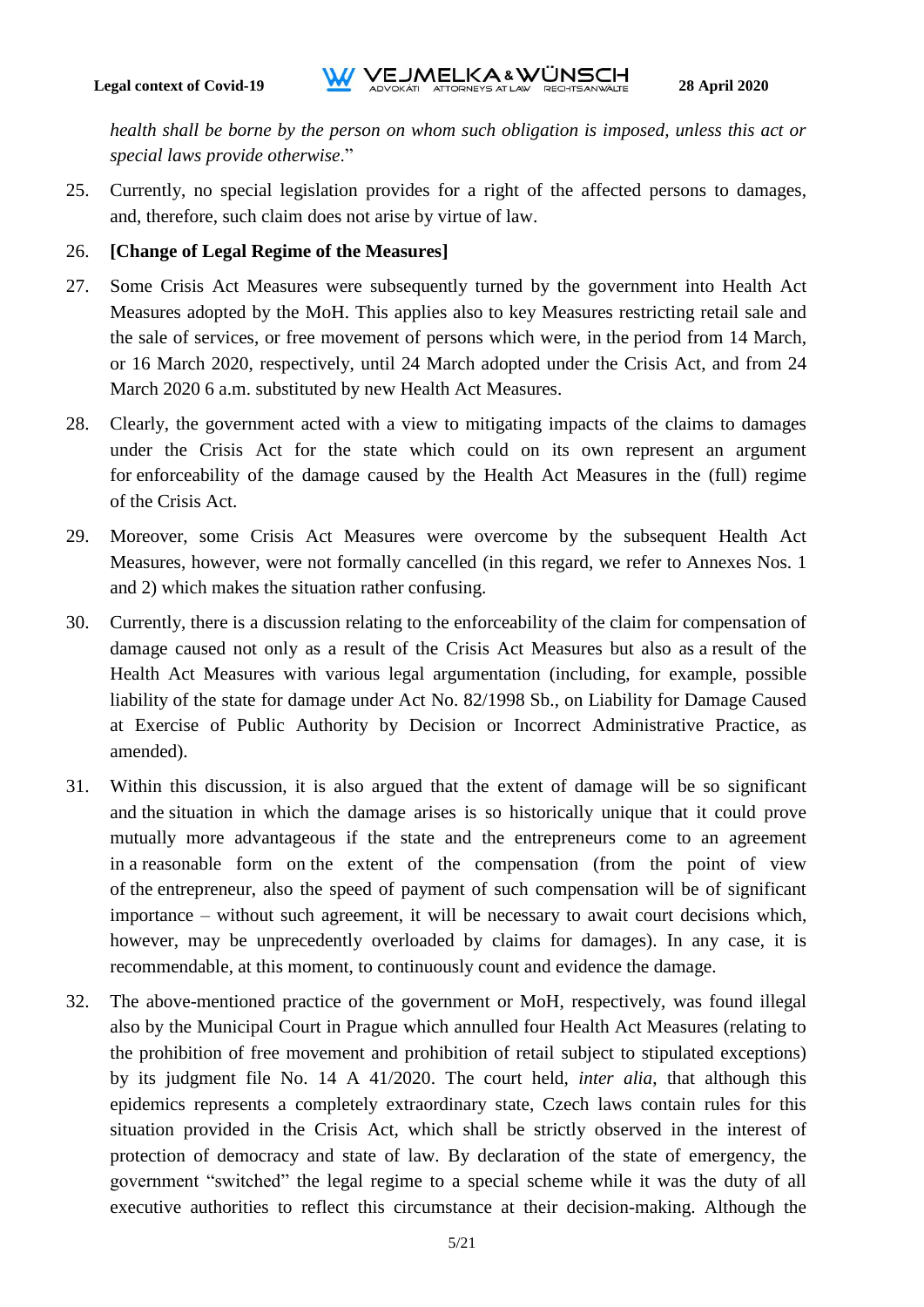

MoH generally has the power to adopt extraordinary measures to overcome the epidemic, by declaration of the state of emergency, the government demonstrates that the problem reaches such scale that it cannot be solved by standard procedures anticipated by general laws. In this situation, special power of the government arises to limit fundamental rights and freedoms by crisis measures since it is presumed that only massive limitations of such rights may lead to overcoming the crisis situation. The Crisis Act is in this sense a special law in relation to the Health Act and shall take precedence over it. According to the court, the MoH, thus, exceeded its powers and acted illegally by adopting the annulled Measures which also led to distortion of constitutional guarantees of separation of powers since the government is under constant supervision of the Chamber of Deputies of the Parliament of the Czech Republic when adopting the Crisis Act Measures. The court also shared some doubts whether the Health Act anticipates also such fierce and general limitation of fundamental rights and freedom (Measures relating to the whole territory of the Czech Republic and all inhabitants).

33. The judgment of the Municipal Court in Prague implies that if the state of emergency has been declared, executive authorities are obliged to proceed under the laws regulating this extraordinary situation, ie. in particular, under the Crisis Act. This applies particularly in cases of fierce and general interference with fundamental rights and freedoms as was the case of the challenged Measures. However, according to the Municipal Court in Prague, certain powers under the Health Act falling strictly under the health resort remain preserved even under the state of emergency, e.g. allocation of beds in health care institutions.

#### <span id="page-5-0"></span>**4 Labour Law Context**

#### **[Obstacle at Work on the Employee´s Part]**

- 34. In connection with Covid-19, particularly the following obstacles at work on the employee´s part come into consideration within the meaning of applicable provisions of Act No. 262/2006 Sb., Labour Code, as amended (the *Labour Code*):
	- 34.1 temporary incapacity to work (in case of infection by Covid-19) (Section 191 of the Labour Code);

This is the ordinary regime of incapacity to work within the meaning of Section 55 of Act No. 187/2006 Coll., on Sickness Insurance, as amended. Compensation of wages shall be provided in the ordinary regime (Sections 192 - 194 of the Labour Code).

34.2 quarantine ordered to the employee under the Health Act (Section 191 of the Labour Code);

Quarantine is ordered by a doctor mandatorily in cases provided for in the Measures. This applies, in particular, to persons who returned from designated risk areas (the MoH continuously updates a list thereof) and, furthermore, to persons who were in contact in a person who has been positively tested for Covid-19. Compensation of wages shall be provided in the ordinary regime as in case of temporary incapacity to work (Sections 192 - 194 of the Labour Code). Under the programme for promotion of employment Antivirus, approved by the government, the employers should be entitled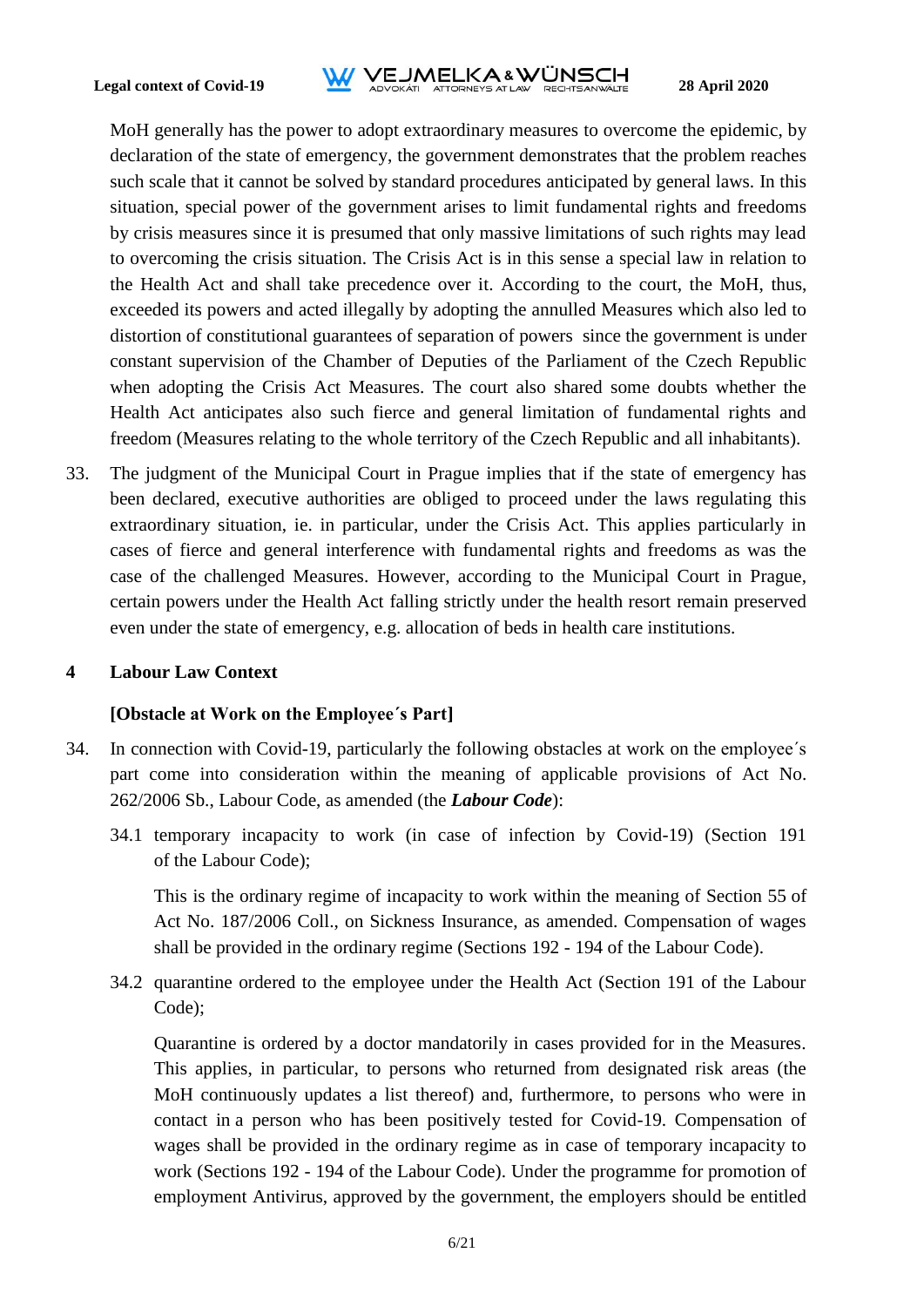to an allowance amounting to 80 % of the paid wage compensation and statutory deductions but not exceeding CZK 39,000 per employee.

34.3 care for a child under the terms provided by the law (Section 191 of the Labour Code);

Under the state of legislative emergency, the government amended Act No. 187/2006 Coll., on Sickness Insurance, as amended, so that during the period of extraordinary measures declared by the government of the Czech Republic, or the MoH relating to the ban on physical presence of children, pupils and students in facilities and schools, the closure of which constitutes a reason for emergence of a right to care allowance or a right to service leave with provision of service income:

- **-** the period of entitlement to care allowance shall be extended,
- **-** the maximum age for the grant of the right to care allowance shall be amended so that this right shall now relate also to children younger than 13 years,
- **-** entitlement to care allowance shall be extended also to care for disabled persons in the common household even without any age limit provided a facility caring for such persons was closed,
- **-** care allowance may be paid also retroactively.
- 34.4 long term care for a relative or person living in the common household (Section 191a of the Labour Code).

This obstacle at work will presumably be rather exceptional in connection with Covid-19 and the conditions thereof have not been affected by the Measures so far.

# **[Obstacle at Work on the Employer´s Part]**

- 35. Two different situations of obstacles at work on the employer´s part may be distinguished:
	- 35.1 A downtime occurs as a result of the Measures which may consist, in particular, in a temporary disruption caused by interruption of supply or powers, erroneous work underlying documents or other operating causes for which the employee cannot pursue the work.

This is an obstacle at work under Section 207 lit. a) of the Labour Code. The employee is entitled to a wage compensation amounting to 80 % of his average wages provided he has not been assigned alternative work. Antivirus programme should cover 60 % of the paid wage compensation and statutory deductions but no more than CZK 29,000 per employee (due to the limitation of the wage compensation with 80 % of the average wage, this threshold might actually be lower).

35.2 As a result of the Measures, business premises of the employer were closed, and, thus, the employer could not assign work to the employees.

This is an obstacle at work pursuant to Section 208 of the Labour Code, and the employee is entitled to a wage compensation amounting to 100 % of his average wage (except for employees with uneven distribution of regular working time (in Czech: *konto pracovní doby*)). The employers shall obtain from the Antivirus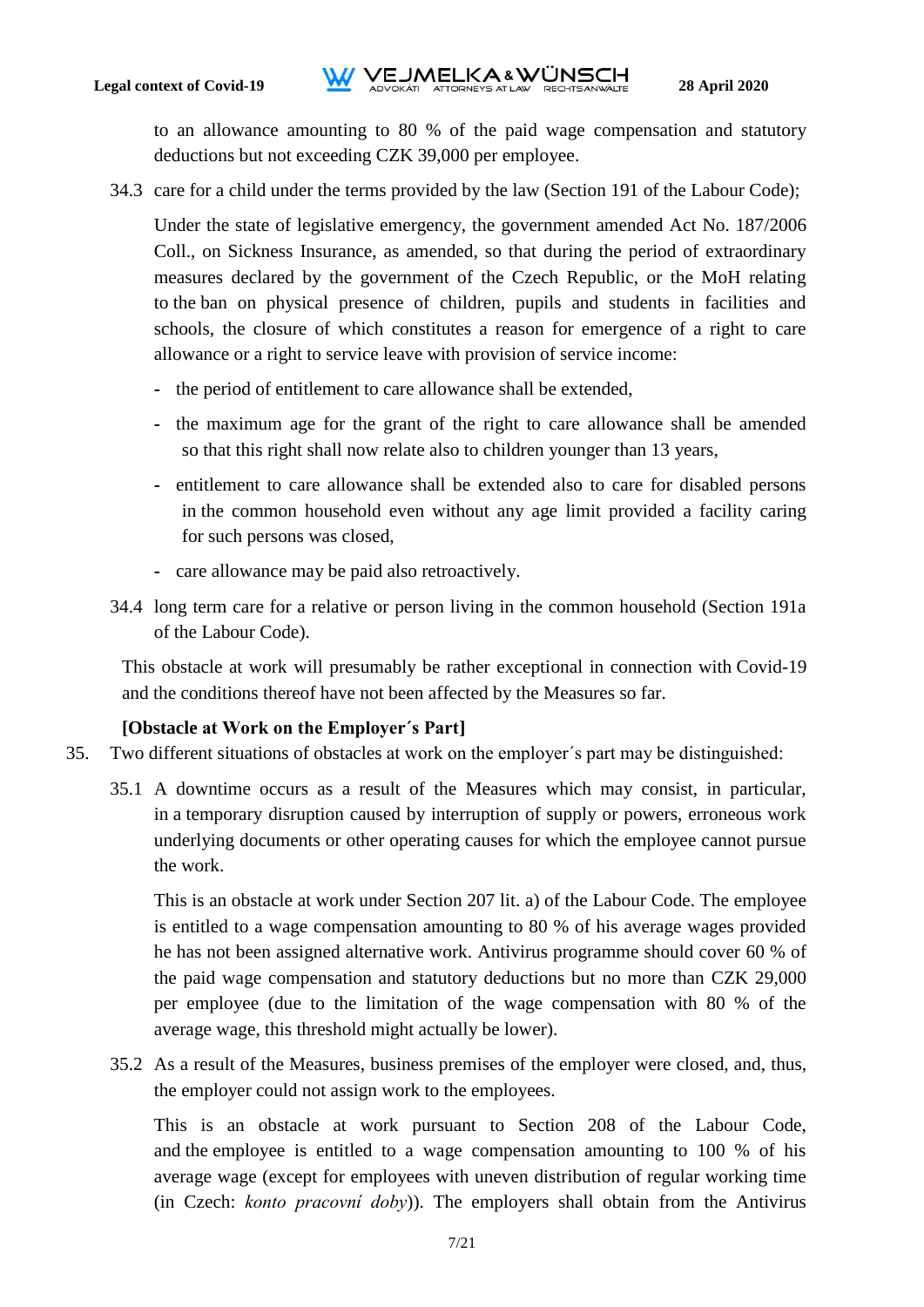programme a contribution amounting to 80 % of the paid wage compensations and statutory deductions but no more than CZK 39,000 per employee.

35.3 As a result of the measures adopted by the Czech Republic (or other states) in relation to the fight against Covid-19, the sales of the products or demand for the services of the employer temporarily dropped (so-called partial unemployment), and, therefore, the employer cannot assign work to the employee in the extent of the weekly working hours.

This is an obstacle at work pursuant to Section 209 of the Labour Code. The employees of an employer with a trade union are entitled to a wage compensation provided for in an agreement between the trade union and the employer, however, amounting to 60 % of their average wages at the least. In case there is no trade union at the employer, this agreement may be substituted by internal regulation adopted unilaterally by the employer (again, the wage compensation must amount to 60 % of the average wage at the least). If the employer did not adopt the corresponding internal regulation, the employee shall be entitled to a wage compensation amounting to 100 % of his average wage. The employer will be entitled to receive from the Antivirus programme a contribution in the amount of 60 % of the paid wage compensation and statutory deductions but no more than CZK 29,000 per employee (this threshold applies in case that the employer pays to the employee a wage compensation amounting to 100 % of his average wage).

In this case, the employer may ask the Employment Office for a contribution pursuant to Section 115 of Act No. 435/2004 Coll., on Employment, as amended (if applicable with regard to Antivirus conditions).

36. Contributions from the Antivirus programme shall be provided through Employment Offices based on employers´ applications. The Ministry of Labour and Social Affairs issued a detailed manual for employers accessible on the website of the ministry: https://www.mpsv.cz/antivirus. In case of fulfilment of all conditions, we recommend to apply for a contribution at the respective Employment Office.

# **[Reason for Termination]**

- 37. As a result of the Measures, reasons for a notice from the employment by the employer may exist, namely, in particular where:
	- 37.1 the employer´s undertaking or its part closes down (Section 52 lit. a) of the Labour Code);
	- 37.2 the employee becomes redundant under the employer´s decision on other organizational changes (Section 52 lit. c) of the Labour Code). However, in this case, the reason for a notice is not fulfilled if the working position of the employee concerned will be "re-established" after the Measures cease to be effective.
- 38. The employment of the employee during the probationary period may be terminated by the employer for any reason or even without stating a reason. However, the employer may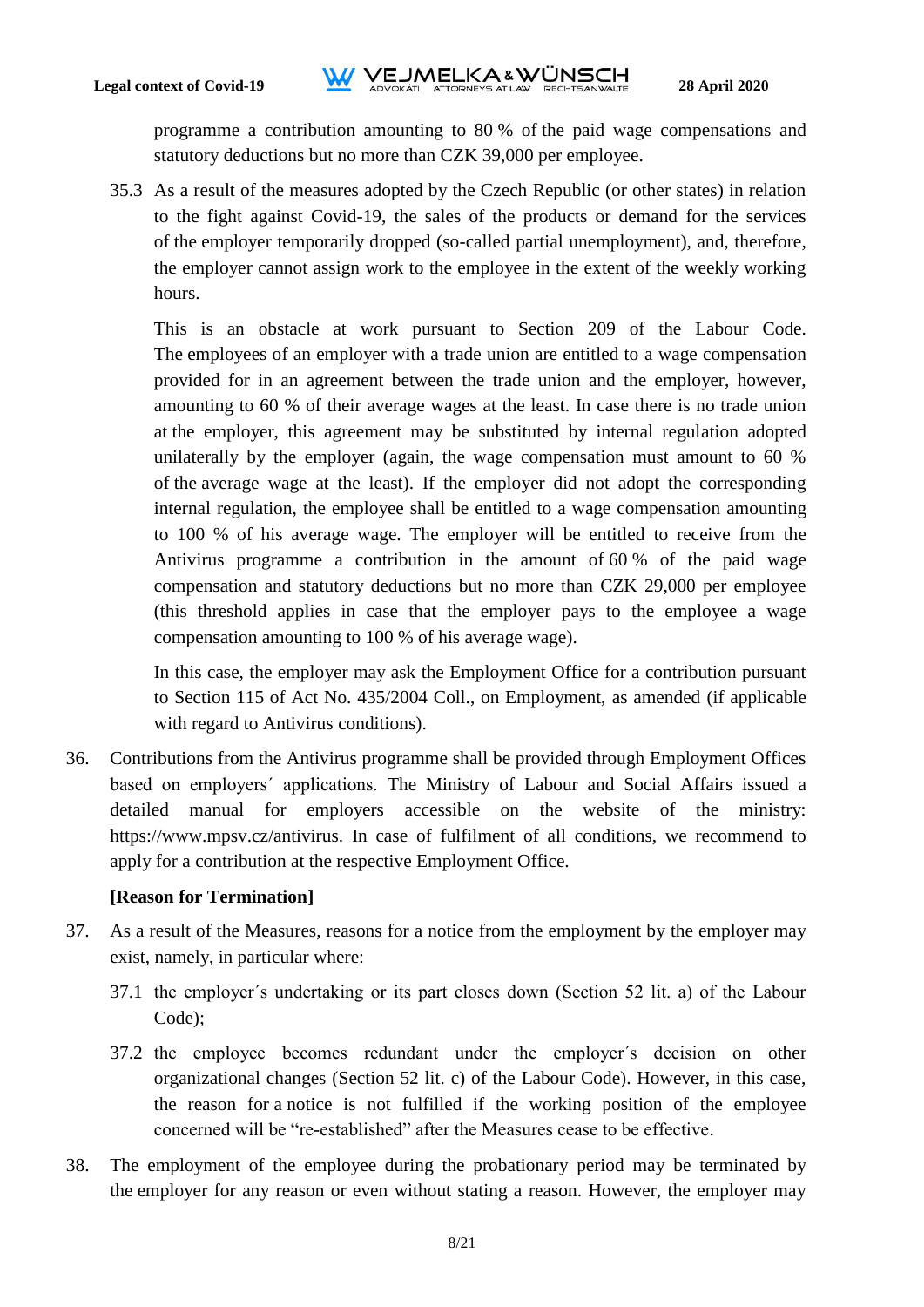not terminate the employment in the probationary period within the first 14 days of the employee´s temporary incapacity to work (quarantine).

## <span id="page-8-0"></span>**5 Civil Law Context**

- 39. Private law relationships between individuals and legal entities are governed by Act No. 89/2012 Coll., Civil Code, as amended (the *Civil Code*). Significantly, the Civil Code does not apply to relationships where the state acts in a superior, authoritative position. Thus, it neither regulates the liability of the state for damage caused to an individual in consequence of the Measures, which is regulated by special laws (in particular, the Crisis Act, Health Act; see above).
- 40. In contractual relationships, it is always important, in particular, what and under which circumstances has been agreed between the parties in a contract, since most of the provisions of the Civil Code are not mandatory and the parties may deviate therefrom by a contract. The following general conclusions may, thus, not be applied to particular situations without their further examination.

## **[Liability for Damage]**

41. The Civil Code distinguishes between a breach of obligations stemming out of the law (ie. obligations existing by virtue of law; so-called statutory liability) and obligations stemming out of a contract (ie. existing as a result of conclusion of a contract; so-called contractual liability).

#### *Statutory liability for damage*

- 42. Statutory liability for damage (see Section 2010 of the Civil Code) caused in consequence of the Measures will be excluded since the adoption of the Measures excludes the fault of a contractual party that could not affect it whatsoever.
- 43. On the contrary, the liability for damage caused in consequence of a breach of the Measures will not be excluded since such breach would constitute a breach of law within the meaning of Section 2910 of the Civil Code. Further preconditions for the emergence of such liability for damage are: (i) a breach of an absolute right or another right protected by the Measure breached (typically, a right to protection of life or health of the harmed party), (ii) infliction of a harm and (iii) causal link between the breach and the harm.
- 44. Liability for damage caused by a breach of an obligation to take preventive measures (which imposes a general duty act in a way so as to prevent any unreasonable harm to freedom, life, health, or property of another, if required by the circumstances of the case or the customs of private life) may also arise (Section 2900 of the Civil Code). When examining whether the required level of care has been complied with, it may be, without any doubt, also taken into account whether recommendations issued by the respective authorities have been complied with (for example, recommendations of the government contained in the Crisis Act Measures).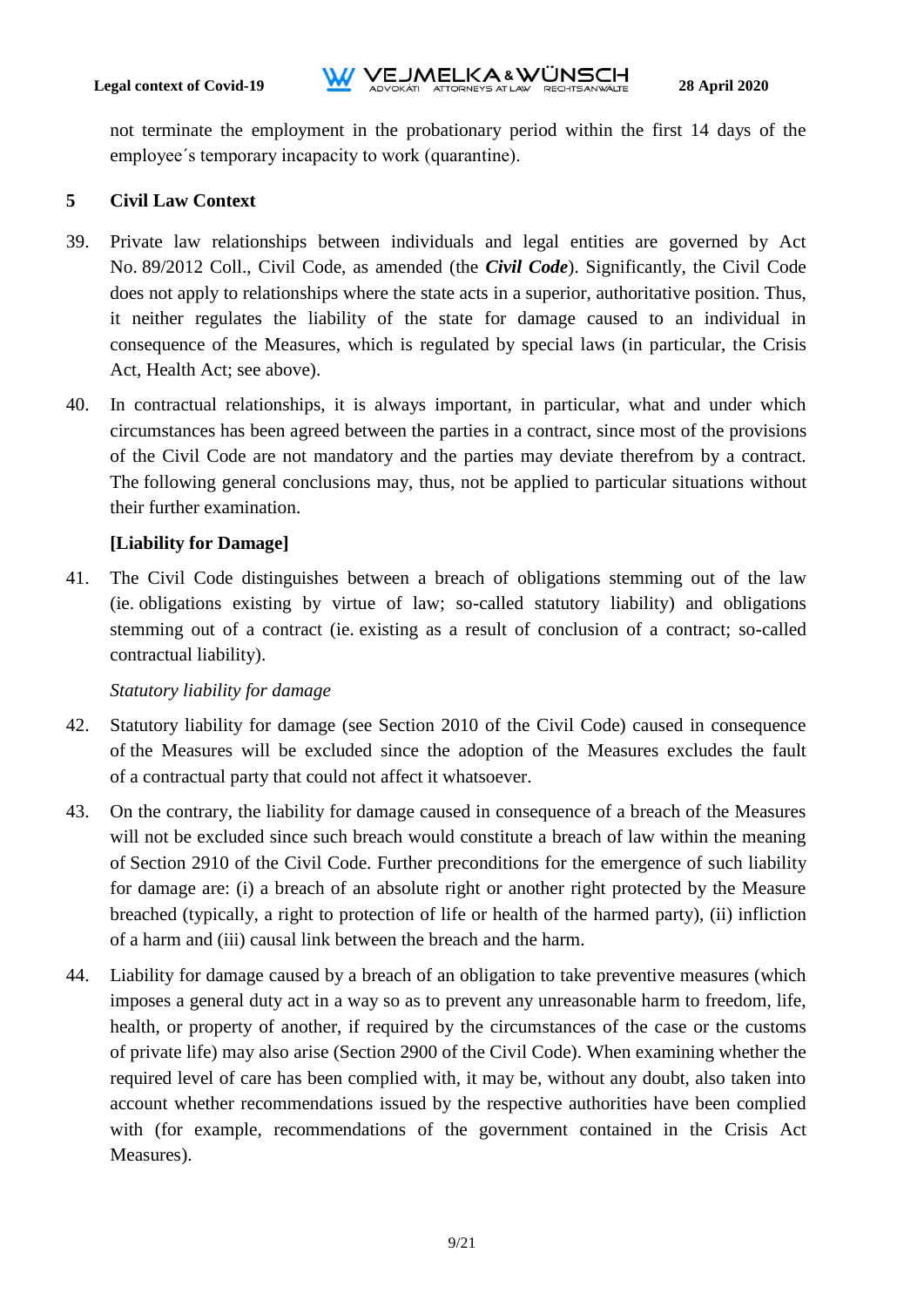#### *Contractual liability for damage*

- 45. In some cases, the Measure may impede a contractual party from fulfilment of its contractual obligation wherefore such contractual party shall be liable towards the other contractual party for the damage caused in consequence of such breach. However, the party can be released from this liability if it proves that it was temporarily or permanently prevented from fulfilling its contractual obligation by the Measure which may be considered an extraordinary, unforeseeable and insurmountable obstacle arisen independently on the party´s will (see Section 2913 of the Civil Code). The party breaching its contractual obligation must inform the other party of the existence of such obstacle (i.e. a vis maior event), otherwise, it might be liable for damage caused by a lack of such information.
- 46. Significantly, the wrongdoer shall not be released from his contractual liability by reference to the Measure if he was already in default with fulfilment of the obligation in question at the time of effectiveness of the Measure (thus, for example, he was obliged to supply goods on 10 March, could have supplied them on 20 March but the supply did not occur in consequence of the Measures) (Section 2913(2) of the Civil Code).
- 47. Neither shall be the wrongdoer released from the liability for damage if he was contractually required to overcome the consequences of the Measure (Section 2913(2) of the Civil Code). For example, in case of a business contract where the supplier undertook to arrange for supplies of goods even in case of emergence of some circumstances defined in the contract (force majeure), he cannot be released from the liability for damage caused by a failure to supply goods, should such circumstance occur.
- 48. The wrongdoer shall neither be released from his liability if he was prevented from the fulfilment of his contractual obligation by an obstacle arising from his personal circumstances. It will always be necessary to prove particularly the causal link between the Measure and its consequences for wrongdoer´s personal circumstances. For example, if the supplier of the goods does not supply goods due to existence of a Measure, it does not necessarily mean that he is not liable for the damage caused (for example, if the supplier could have created reasonable stock, could have purchased goods from another sub-supplier not affected by the Measure etc.). However, if it was proved that the Measure influenced the wrongdoer´s personal circumstances so much that the liability for damage may not be reasonably attributed to him, this could constitute a reason for a release from liability.
- 49. It will always be relevant what the parties have agreed in a contract as the provisions on the release from the liability are not mandatory and may be modified or excluded by an agreement of contractual parties.

# **[Liability for Default]**

50. Generally, a debtor who fails to perform his debt duly and in time is in default (Section 1968 of the Civil Code). A creditor is in default if he fails to accept a properly offered performance or fails to provide the debtor with the assistance necessary to discharge the debt (Section 1975 of the Civil Code).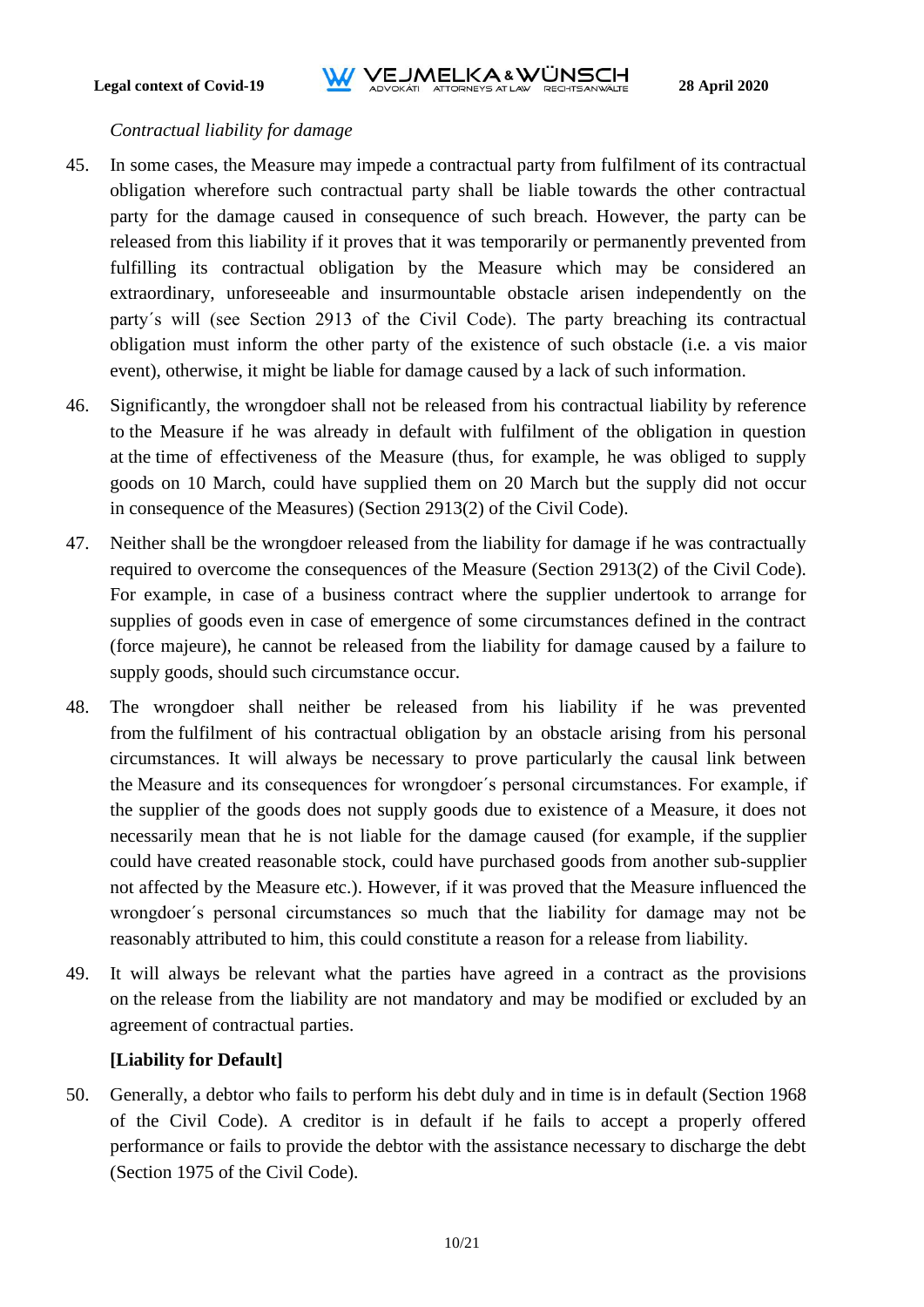- 51. The fact that the default of the creditor or the debtor occurred does not affect the existence of the default as a consequence of the Measure. Yet, consequences of the default stipulated by the laws might, but do not have to be, modified.
- 52. Under the law, the debtor in default is thus generally still obliged to perform and the creditor is entitled to enforce the performance of the debt, or to withdraw from or terminate the contract under the statutory and contractual conditions. The creditor in default is still obliged to accept the performance or provide the necessary assistance.The party in default bears the risk of damage to the thing under the statutory conditions (Sections 1974, 1976 of the Civil Code). However, this does not indicate that the debtor cannot release from the adverse consequence in the form of his liability due to the Measure.
- 53. In case of default with performance of a monetary debt, the creditor may claim interests on late payments, save for where the debtor is not liable for the default. Hence, it cannot be entirely excluded (although the scope of these cases will be, considering the purely monetary consequence of the breach of the obligation, rather limited) that the debtor will not be obliged to pay interests on late payments, if the default occurred in consequence of a Measure (the burden of proof of this fact lays on the debtor).
- 54. If the parties agreed on a contractual penalty for the case of a breach of contractual obligations, it may be generally claimed since - in accordance with the usual understanding of the contractual penalty in our laws - the grounds for exemption from liability do not have an impact on the obligation to pay the contractual penalty, unless agreed otherwise. Depending on the facts of the case, it may not, however, be excluded that the court would not grant the right to a contractual penalty (e.g. if its impact on the debtor would be inadequately hard) or would consider enforcement of a claim to a contractual penalty an abuse of rights or an act in contradiction to good morals (e.g. if claiming the contractual penalty would not correspond to parties' expectations). A possibility of decrease of the contractual penalty by the court up to the amount of damage caused by the breach in question is also always an option (Section 2051 of the Civil Code). It is always necessary to take into account the particular circumstances of the case and the contractual provisions.
- 55. Under the default regime, at least to the extent to which the creditor's interest to minimize the consequences of the default is also realized, also a right to withdraw from the agreement for default of the other party will principally apply. It applies also here that situations might arise in consequence of the Measures in which the respective party cannot make use of its right to withdraw from the contract.
- 56. In case of fixed contracts (ie. contracts with a precisely stipulated term of performance where the contract or the nature of the obligation indicate that the creditor can have no interest in a delayed performance), the contract terminates upon the beginning of the debtor´s default, unless the creditor informs the debtor without undue delay that he insists on the performance of the contract, and, thus the effects of the withdrawal from the contract occur (Section 1980 of the Civil Code).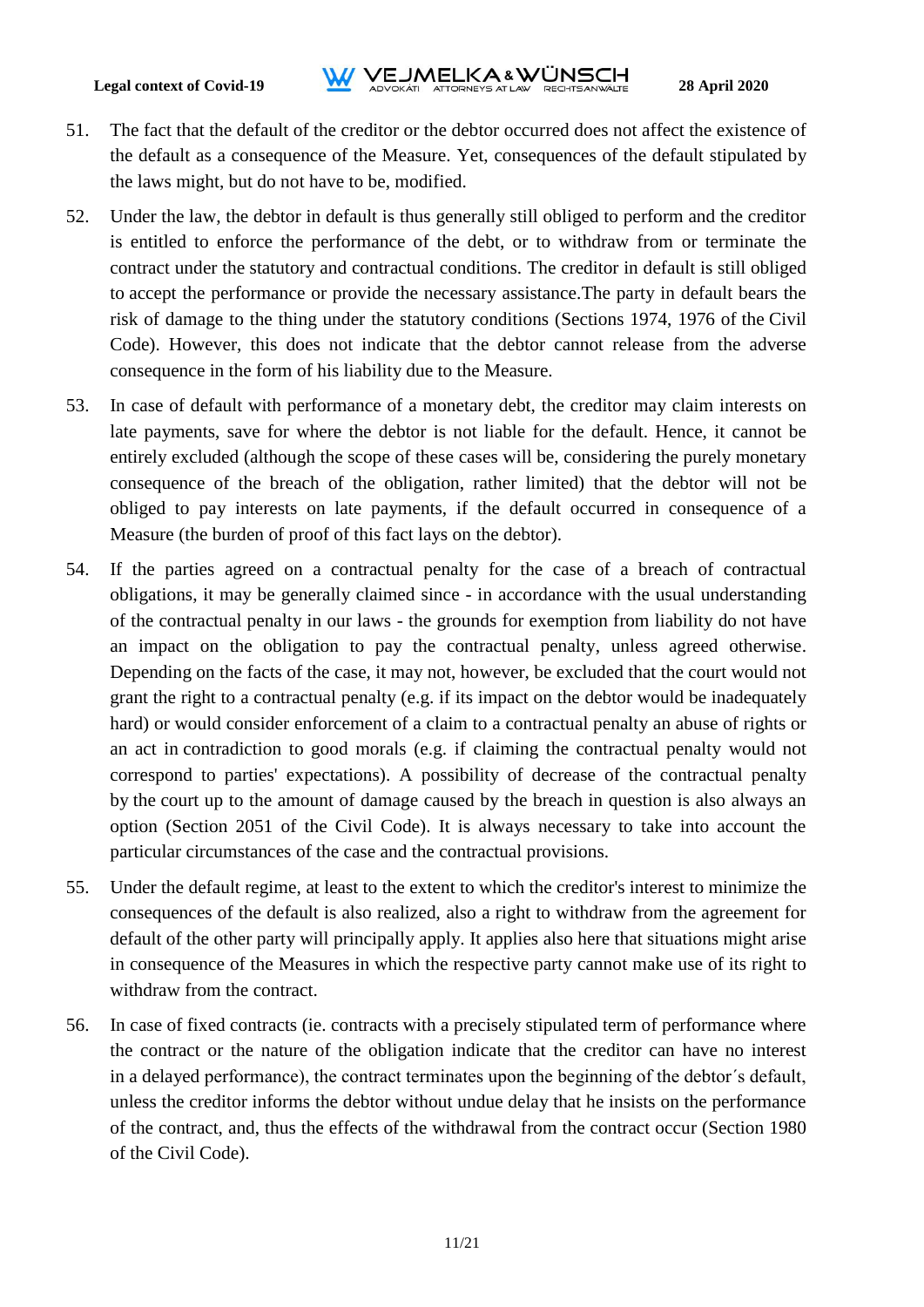- 57. Even in this connection, it is relevant what contractual parties agreed upon, since provisions of the Civil Code on default are not mandatory and parties may deviate from them in a contract.
- 58. Some contractual relationships are modified in consequence of Measures adopted with the declared purpose to mitigate impacts of restrictive Measures on some groups of debtors and to limit or modify consequences of their possible default. These are, in particular, the following:
	- 58.1 modification of consequences of the default on the part of lessees with the payment of the rent (see Clauses [70](#page-13-0) - [72b](#page-13-1)elow);
	- 58.2 possibility to postpone credit instalments (see Clause [84.1](#page-18-0) below);
	- 58.3 mitigation of the obligation of the tour operator to return payments for the tour to the client (see Clause [84.2b](#page-18-1)elow);
	- 58.4 limitation of the amount of sanctions payments in case of consumer credits and other financial services accepted by individuals (see Clause [84.6](#page-20-0) below).

## **[Frustration of Contract]**

- 59. Under Section 2006 of the Civil Code, if, after the conclusion of a contract, a debt becomes impossible to be discharged, the contract shall cease to exist due to frustration of the contract. A performance is not impossible if the debt can be discharged under more difficult conditions, at higher costs, with the help of another person or only after a determined period.
- 60. The Measures may without any doubt prevent performance of the debt. It will nevertheless be necessary to examine in every particular case, whether the conditions pursuant to Section 2006 of the Civil Code have been met, particularly with regard to the temporal nature of the Measures (and, hence, also the temporal impossibility to discharge a debt).
- 61. Where the stipulated performance fixed to a particular period is affected by the Measure (for example an excursion in the period of existence of a restrictive Measure which prevents its realization) this could lead to a termination of the contract under Section 2006 of the Civil Code. On the contrary, where the performance is not fixed to particular period (typically, for example supply of goods), such contract is not terminated under Section 2006 of the Civil Code.
- 62. Where only a part of performance becomes impossible to be provided, the contract terminates in full, if the nature of the obligation or the purpose of the contract of which the parties were aware at the conclusion of the contract indicate that the performance of the rest is irrelevant for the creditor. Otherwise, the contract terminates only to the extent of the affected part (see Section 2007 of the Civil Code).
- 63. In case of a frustration of a contract, the debtor is obliged to inform the creditor that the performance of the debt became impossible without undue delay after he became or must have become aware thereof. Otherwise, he shall reimburse the creditor for the damage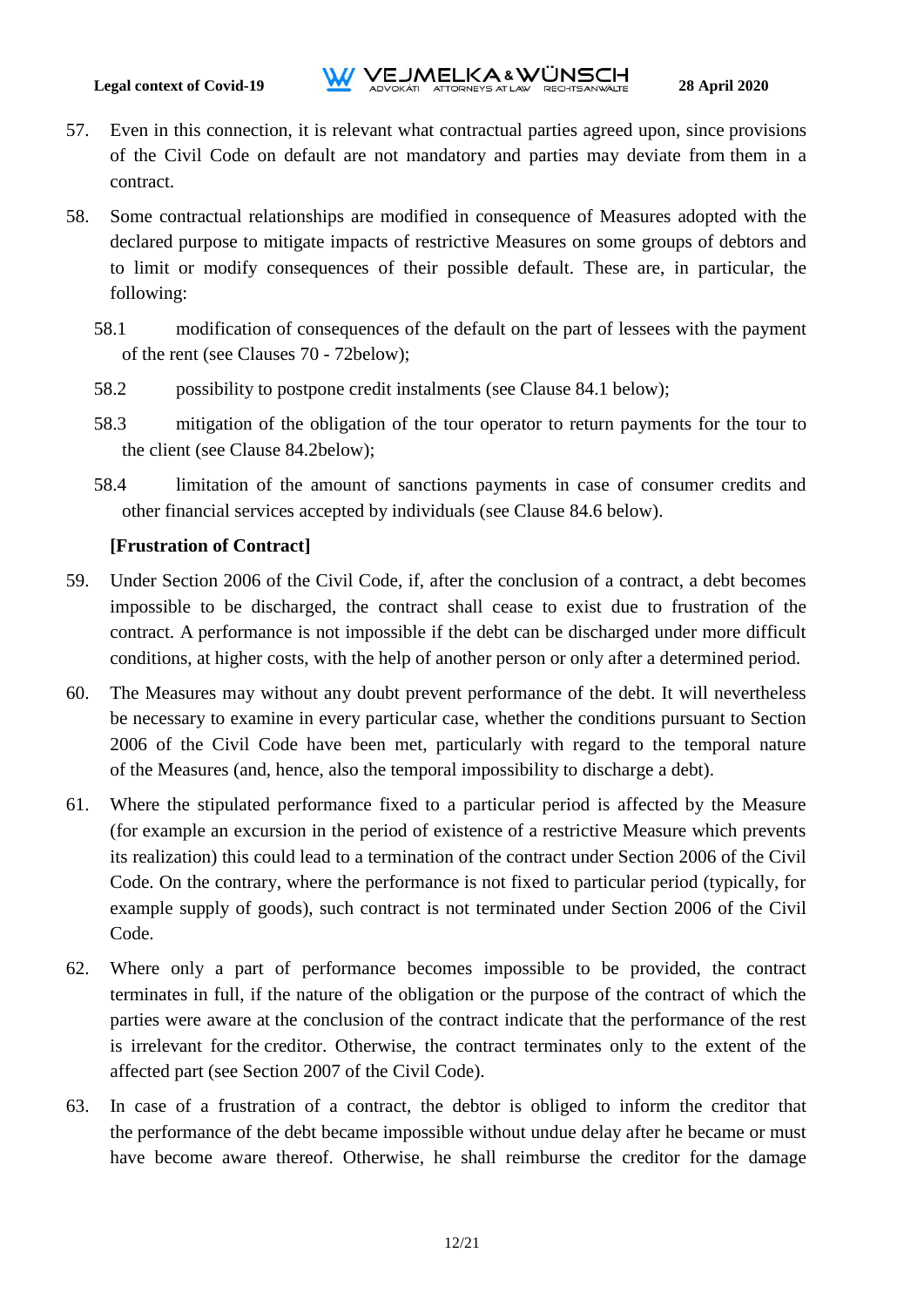caused by a lack of timely information of the impossibility of performance (Section 2008 of the Civil Code).

# **[Material Change in Circumstances]**

- 64. The extent of the Measures is unprecedented and they will often constitute a circumstance not relied upon by the parties entering into a contract before the adoption of the Measures. The Measures may constitute a material change in circumstances within the meaning of Section 1765 of the Civil Code provided they create a gross disproportion in the rights and obligations of the parties by disadvantaging one of them either by disproportionately increasing the costs of performance or disproportionately reducing the value of the subject of the performance. In such case, the affected party may claim the renegotiation of the contract with the other party, if it is proved that it could neither have reasonably expected nor affected the change and that the change occurred or became known to the affected party only after the conclusion of the contract. Nevertheless, assertion of this right does not entitle the affected party to suspend the performance.
- 65. It applies, however, that the party who assumed the risk of the change in circumstances does not enjoy the right to claim the renegotiation of the contract. Contractual clauses within this meaning are very often to be found in the contracts between entrepreneurs, whether unilateral (the risk of the change is assumed only by one of the parties), or bilateral (the risk is assumed by both parties and Section 1765 does not apply).
- 66. If Section 1765 applies and the parties fail to agree in a reasonable time, the court may amend or cancel the contract under the terms specified in the court´s decision. The court is not bound by the applications of the parties. A court shall dismiss an application to change an obligation, if the affected party did not assert the right to renegotiate the contract within a reasonable time after it must have ascertained the change in circumstances, whereas this time limit is presumed to be two months (Section 1766 of the Civil Code).

# **[Impact on Lease Contracts]**

- 67. Even impacts of the Measures on rights and obligations pursuant to lease contracts will need to be assessed primarily in the light of provisions of these contracts which may contain deviations from the law. Of course, our above-mentioned general conclusions apply also to lease contracts.
- 68. Unless a lease contract provides otherwise, the lessor is entitled to the payment of the rent in the full amount, even though the lessee could not temporarily use the subject-matter of the lease in consequence of the Measures, as the law does not envisage a rent reduction in such case (Sections 2208 or 2210 of the Civil Code).
- 69. The mere existence of the Measures constitutes neither a right of the contractual parties to terminate the lease contract that may only arise in case of defects of the subject-matter of the lease or in case the subject-matter of the lease is not fit for use (Section 2227 of the Civil Code), which, however, does not arise in consequence of the Measures (the subjectmatter of the lease is not unfit for use, it only cannot be used in consequence of the Measures). The reason for termination may probably exist only in case of a lease of a flat for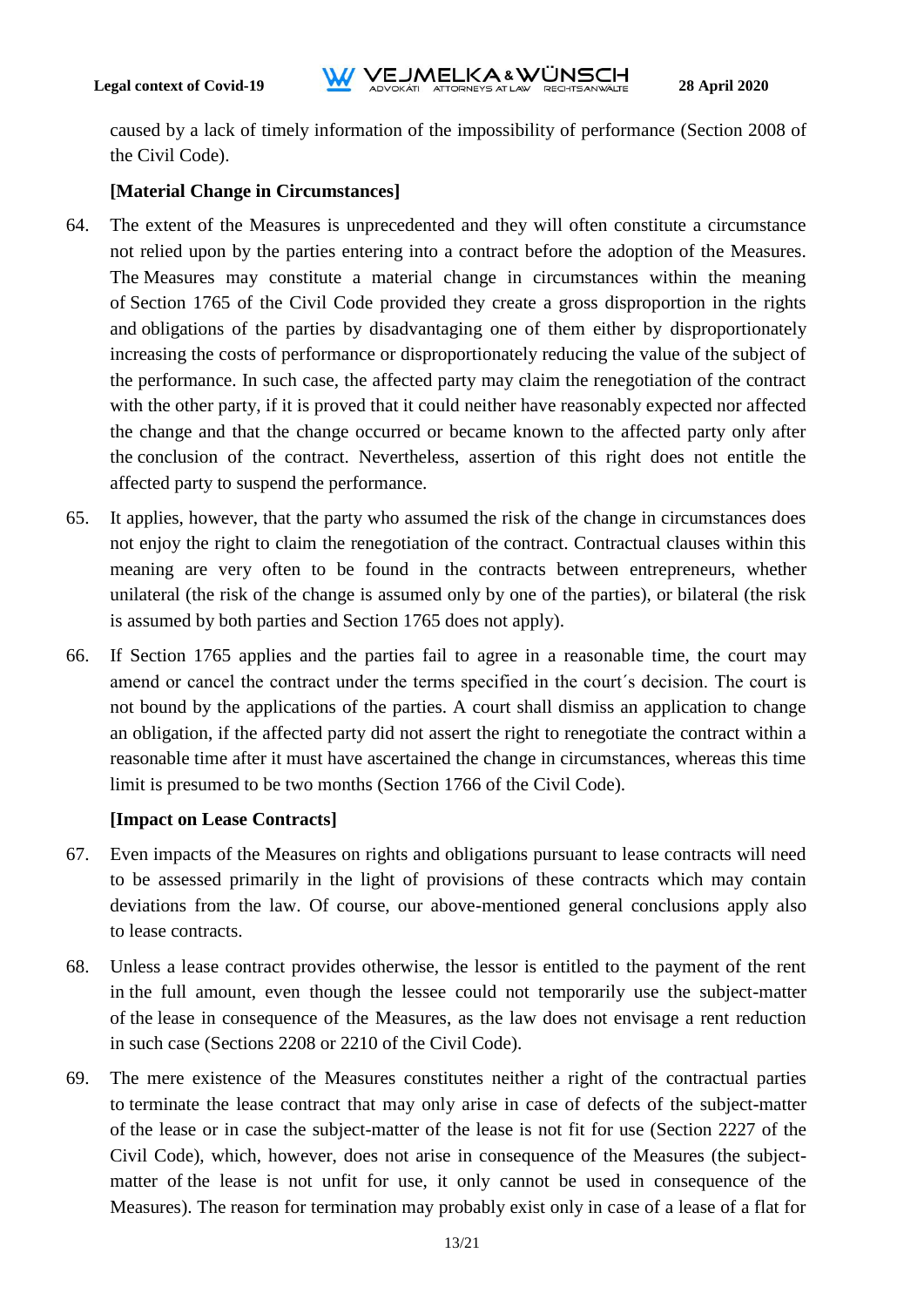# **Legal context of Covid-19**<br>**ADVOKATL ATTORNEYS AT LAW RECHTSANWALTE** 28 April 2020

a definite period, namely based on Section 2287 Civil Code, under which the lessee may terminate the lease of a flat for a definite period in case of such change of circumstances clearly relied upon by the parties at the time of conclusion of the lease contract in a way that the lessee cannot be reasonably asked to continue with the rent.

- <span id="page-13-0"></span>70. However, in connection with the epidemics, two special statutes were adopted which interfere with lease relationships, namely Act No. 209/2020 Coll., regulating the lease of flats, and Act No. 210/2020 Coll., regulating the lease of business premises.
- <span id="page-13-2"></span>71. Under the former act, the lessor cannot unilaterally terminate the lease of the flat in a protection period, ie. until 31 December 2020, only for the reason that the lessee is in default with the payment of the rent, provided the default arose in the relevant period, ie. from 12 March 2020 until the day following the day on which the particular extraordinary measure against epidemics expire, however, until 31 July 2020 at the latest, namely mainly in consequence of limitation stemming out of extraordinary measures against epidemics which prevented the lessee to duly pay the rent or made the payment substantially difficult. The right of the lessor to terminate the rent for other reasons and other rights of the lessor arisen in consequence of the lessee´s default remain unaffected. If the lessee does not pay all his debts from the rent, which became due in the relevant period, until 31 December 2020, the lessee shall be entitled to terminate the lease without notice period. The same applies if the lessee declares or it becomes otherwise clear that these debts will not be paid in the protection period. However, upon the termination of the state of emergency, at the earliest, the lessor may require termination of the rent if he cannot be reasonable required to bear the limitations in the provided extent, in particular, if he himself could fall into a state of material distress in consequence of the limitations.
- <span id="page-13-1"></span>72. Under the latter act, the lessor cannot unilaterally terminate the lease in a protection period, ie. until 31 December 2020, only for the reason that the lessee is in default with payment of the rent provided the default arose in the relevant period, ie. from 12 March 2020 until 30 June 2020 in consequence of limitation stemming out of extraordinary measure against epidemics which prevented the lessee to pursue its business or rendered the payment substantially difficult. The right of the lessor to terminate the rent for other reasons and other rights of the lessor arisen in consequence of the lessee´s default remain unaffected. If the lessee does not pay all its debts from the rent which became due in the relevant period until 31 December 2020, the lessee shall be entitled to terminate the lease with the termination period of 5 days. The lessor has this right also if the lessee declares that it will not pay the debts from the rent in the protection period. If the lease terminates before the expiry of the protection period, the lessee is obliged to pay all debts which became due in the relevant period until 30 days upon the termination of the lease.
- 73. Under the order of the government No. 202/2020 Coll., stipulating the price moratory on rent for flats, it applies that the rent for flats may not be increased within the period from the effective date of the order (24 April 2020) until the expiry of the extraordinary measure (crisis measure of the government adopted under the State of Emergency or extraordinary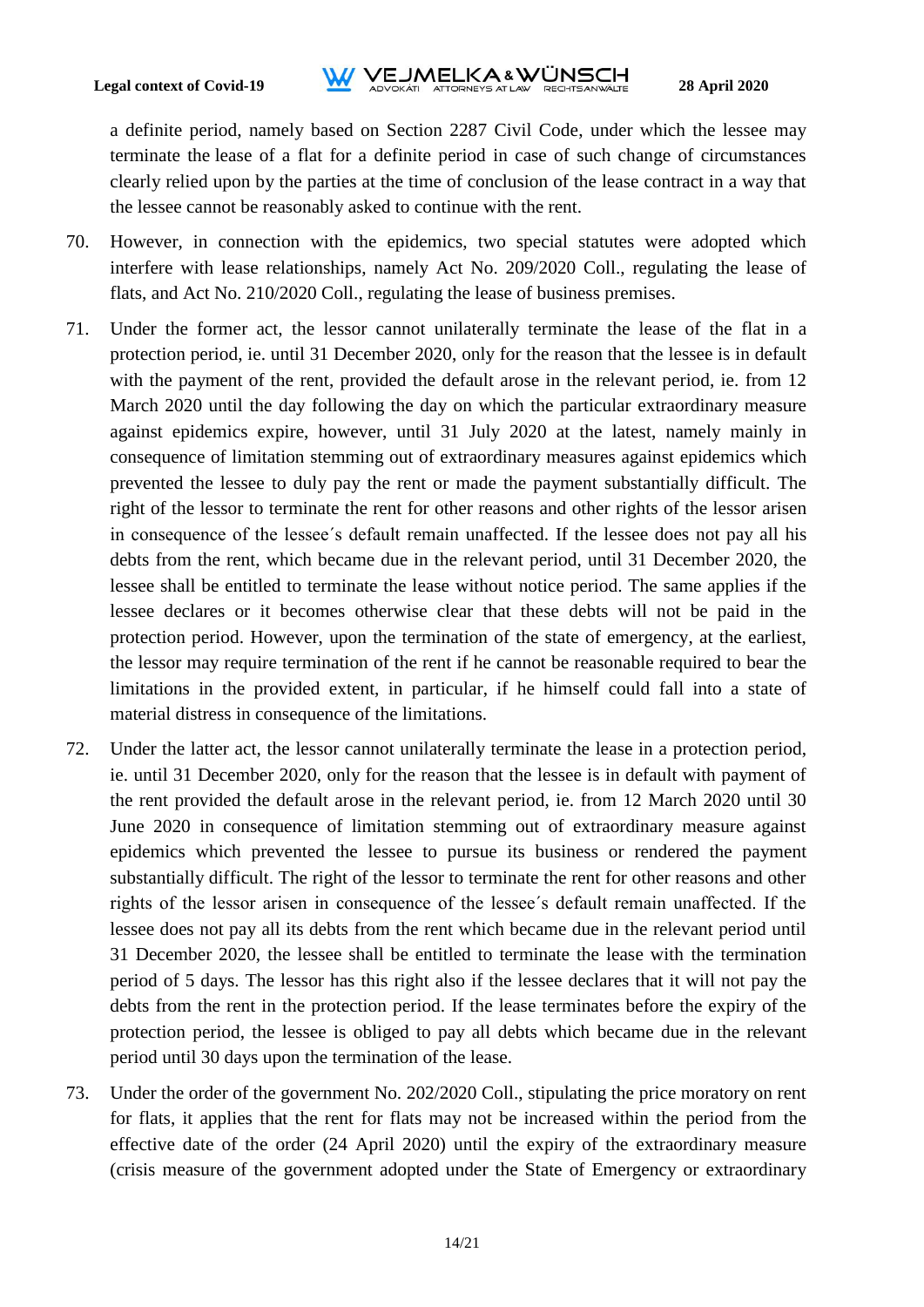measures of the MoH or Public Health Offices adopted for prevention of further proliferation of Covid-19).

## **[Good Morals Corrective]**

- 74. The consequences of the Measures are and will be enormous. The current situation represents a huge challenge for all areas of life, including law and morals. It is clear that application of laws may lead to solutions which will not be considered reasonable or equitable within the meaning of distribution of losses incurred in consequence of Measures among the concerned parties. Now, more than ever, it is important to bear in mind the good morals corrective imposing an obligation to take into account all the above-mentioned and to seek for equitable just solutions.
- 75. Pursuant to Section 2(3) of the Civil Code, the interpretation and application of laws must not be contrary to good morals and must not lead to cruelty or ruthlessness offensive to ordinary human feeling. This provision dictates that a judge examines compliance of solutions stemming out of the law (contractual provisions) with good morals which may be understood as a sum of ethical, generally respected and acknowledged principles, which are subject to development in place and time, the observance of which is often ensured also by laws so that each act is in compliance with general moral principles of democratic society (see decision of the Constitutional Court from 26 February 1998, file No. II. ÚS 249/97). Good morals, therefore, represent a certain assurance, or corrective, that may mitigate excessive rigidity or the law. As noted by the Constitutional Court, the notion of "good morals" may not be interpreted merely as a sum of moral rules used as a corrective or supplementing the content factor of performance of subjective rights and obligations, but rather as an instruction to the judge to rule in compliance with equity which ultimately entails pursuing and enforcing a way of finding the real justice (decision of the Constitutional Court, file No. II.ÚS 2062/14, from 25 November 2016).
- 76. It may be presumed that in connection with resolution of legal questions and disputes relating to the fight against Covid-19, there will be plenty of cases where one of the contractual parties will rely on a conflict of the legal act or performance of rights in question with good morals, and the case-law in this field will be subject to a dynamic development.
- 77. It is always recommendable that the contractual parties do not rely solely on explicit wording of law or contractual provisions in their mutual dealings but rather try to consider also the (significantly less comprehensible) aspect of good morals so that the final solution complies therewith. In this regard, some other provisions of the Civil Code using the notion of good morals may be cited, namely, apart from Section 2(3) of the Civil Code, in particular:
	- 77.1 Section 545 of the Civil Code under which: *"Legal acts produce legal consequences expressed therein, as well as legal consequences arising from a statute, good morals, customs and regular dealings of parties."*;
	- 77.2 Section 547 of the Civil Code under which: *"Legal acts must, in terms of their content and purpose, be consistent with good morals and statutes."*;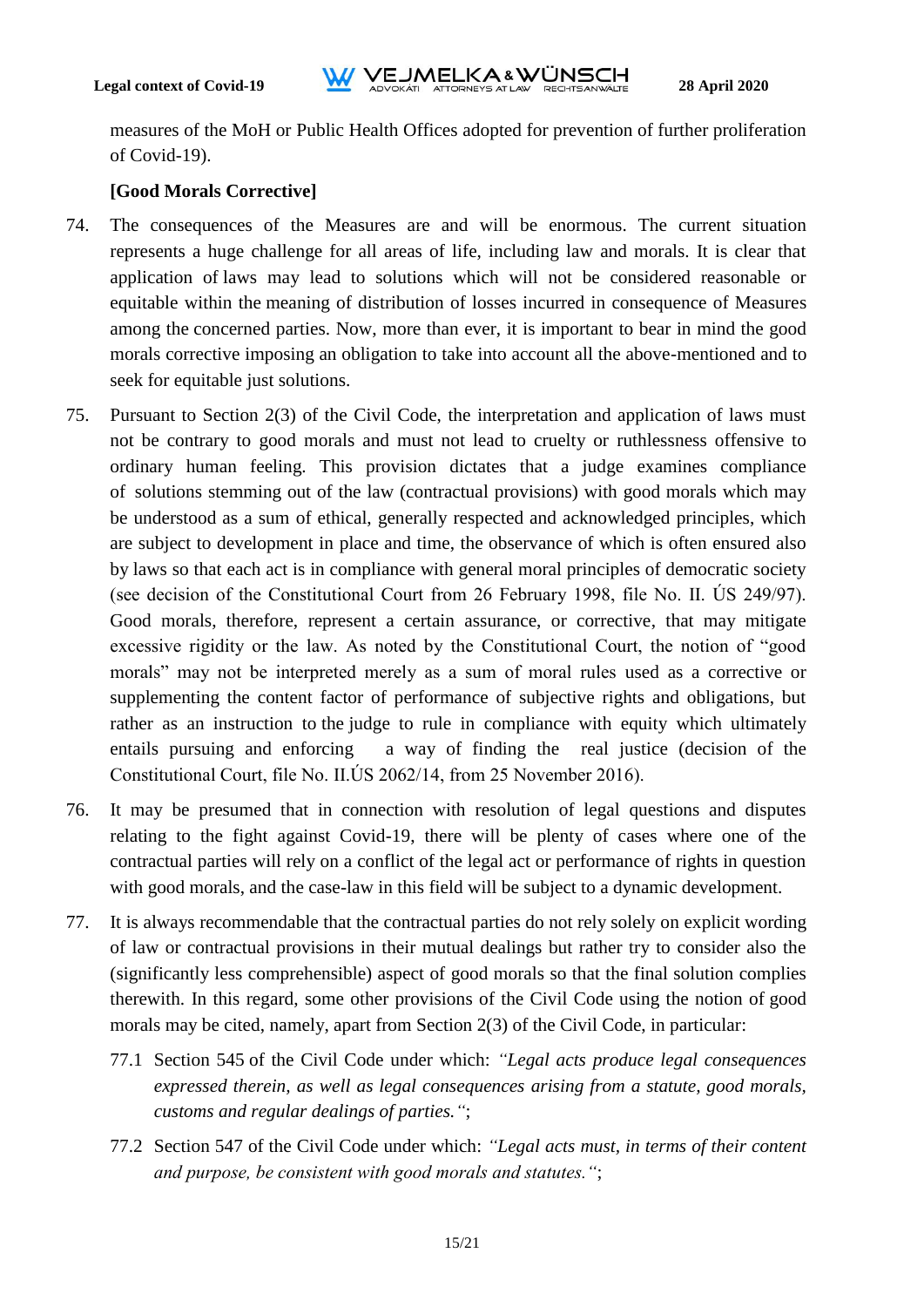- 77.3 Section 580 of the Civil Code under which: *"A legal act is also invalid, if it is contrary to good morals or contrary to a statute, if so required by the sense and purpose of a statute."*; or
- 77.4 Section 588 of the Civil Code under which: *"The court shall, even of its own motion, take into account the invalidity of a legal act which is manifestly against good morals or which is contrary to a statute and manifestly disrupting public order. This also applies in cases where a legal act requires the provision of a performance which was impossible from the beginning.".*

#### <span id="page-15-0"></span>**6 Measures for Mitigation of Covid-19 Impacts**

- 78. Measures for mitigation of impacts of the fight against Covid-19 may be adopted based on general, as well as newly adopted laws (as of 30 March 2020)4.
- 79. As regards contents and form, these measures are very diverse and the dynamics of their development are considerable.
- 80. The following are examples of Measures of the government or the ministries mitigating some obligations of entrepreneurs:
	- 80.1 measure of the Ministry of Finance published in the Financial Bulletin No. 7/2020 (discharge from VAT to tax payers in connection with specified gratuitous supplies of goods or services where the obligation to pay the tax arose from 12 March 2020 until the end of the state of emergency; discharge from the administrative fee for issuance of the confirmation of no debts or of the balance of the personal tax account for applications submitted in the period from the effective date of the decision until 31 July 2020);
	- 80.2 measure of the Ministry of Finance published in the Financial Bulletin No. 6/2020 (discharge from VAT for tax payers in connection with gratuitous supplies of listed (medical) goods or goods used for its production where the duty to pay the tax arose from 12 March 2020 until the end of the state of emergency; discharge from the interests accrued on the advance payments for road tax in the tax period of 2020, due until 15 April 2020 and until 15 July 2020, under the condition that the advance payments will be paid until 15 October 2020);
	- 80.3 measure of the Ministry of Finance published in the Financial Bulletin No. 5/2020 (option to submit, without any sanctions, tax return for the income tax of individuals and legal entities until 1 July 2020 and discharge from some other sanctions);
	- 80.4 measure of the Ministry of Finance published in the Financial Bulletin No. 4/2020 (conditions for discharge from some sanctions).

(see https://www.mpo.cz/cz/rozcestnik/pro-media/tiskove-zpravy/opatreni-na-pomocpodnikatelum-a-zivnostnikum--253690/)

81. The following are examples of mitigating Measures of the government or ministries for the purposes of direct financial assistance: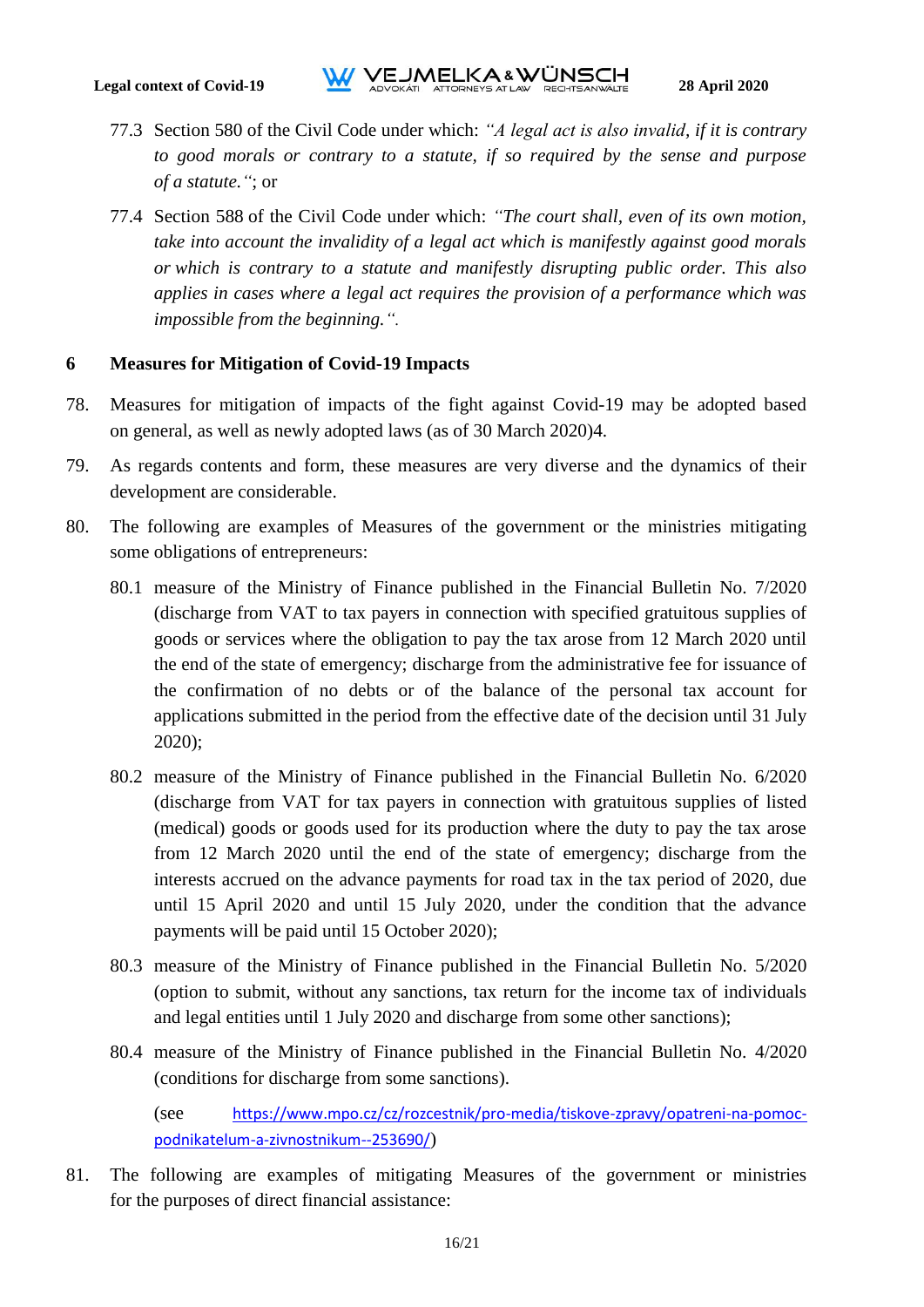# **Legal context of Covid-19**<br>**12020**<br>**Legal context of Covid-19**<br>**ADVOKATLATIORNEYS AT LAW RECHTSANWALTE**

81.1 **Compensation bonus for self-employed persons** – provided based on Act No. 159/2020 Coll. to self-employed persons on the basis of an application which shall be submitted within 60 days upon the end of the bonus period. The applications shall be processed by the tax authority. Compensation bonus may be applied for by a selfemployed person who does not participate in sickness insurance as an employee and who was active as of 12 March 2020 or whose self-employing activity was suspended anytime after 31 August 2019 provided it could not pursue the activity at all or partially above the usual extent in consequence of a threat to health or crisis measures. The amount of the compensation bonus amounts to CZK 500 for each calendar day in the period from 12 March until 30 April 2020 (the maximum amount is thus CZK 25,000).

**(**https://www.mfcr.cz/cs/aktualne/tiskove-zpravy/2020/mf-spousti-primou-podporupro-zasazene-o-38055)

- 81.2 **Targeted Programme for Promotion of Employment (Antivirus)** the programme governs particularly payment of compensations to employers for paid wages compensations (see [https://www.mpsv.cz/web/cz/antivirus\)](https://www.mpsv.cz/web/cz/antivirus);
- 81.3 **Programme Care Allowance for Self-employed Persons** regulates conditions for payment of care allowance to self-employed persons (see [https://www.mpo.cz/cz/rozcestnik/pro-media/tiskove-zpravy/o-\\_osetrovne\\_-pro-osvc](https://www.mpo.cz/cz/rozcestnik/pro-media/tiskove-zpravy/o-_osetrovne_-pro-osvc-bude-mozne-zadat-od-1--dubna--a-to-pres-zivnostenske-urady--253699/)[bude-mozne-zadat-od-1--dubna--a-to-pres-zivnostenske-urady--253699/\)](https://www.mpo.cz/cz/rozcestnik/pro-media/tiskove-zpravy/o-_osetrovne_-pro-osvc-bude-mozne-zadat-od-1--dubna--a-to-pres-zivnostenske-urady--253699/);
- 81.4 **Guarantees of EGAP** in compliance with the resolution of the Government of the Czech Republic from 23 March 2020 No. 297, a proposal of guarantees by Export and Guarantee Insurance Company for enterprises with over 250 employees of up to aggregate sum (including existing products) of insurance capacity of CZK 330 billion should be prepared. Governmental draft amendment to the Act on Insurance and Financing of Export with State Support, discussed under No. 817 in the Chamber of Deputies, was signed by the President on 20 April and shall be published in the Collection of Laws soon.
- 81.5 **COVID Technologies – Promotion of Business Activity** focused on production of medical equipment. The Business and Innovation Agency should announce the first call named COVID 19 Technologies as soon as possible. At least CZK 300 million should be at disposal. See https://www.agentura-api.org/cs/schvalen-novy-programpodpory-op-pik-technologie-covid-19/ milionů korun.
- 81.6 **Additional funds for the Programme for the Rural Development of the Czech Republic for the period 2014–2020** – in compliance with the resolution of the Government of the Czech Republic from 23 March 2020 No. 290, the Minister of Agriculture should submit a modification of the programme document for its discussion and approval by the European Commission.
- 81.7 The company **Support and Guarantee Agricultural and Forest Fund, a.s. under the authority of the Ministry of Agriculture**, adopts measures for support of farmers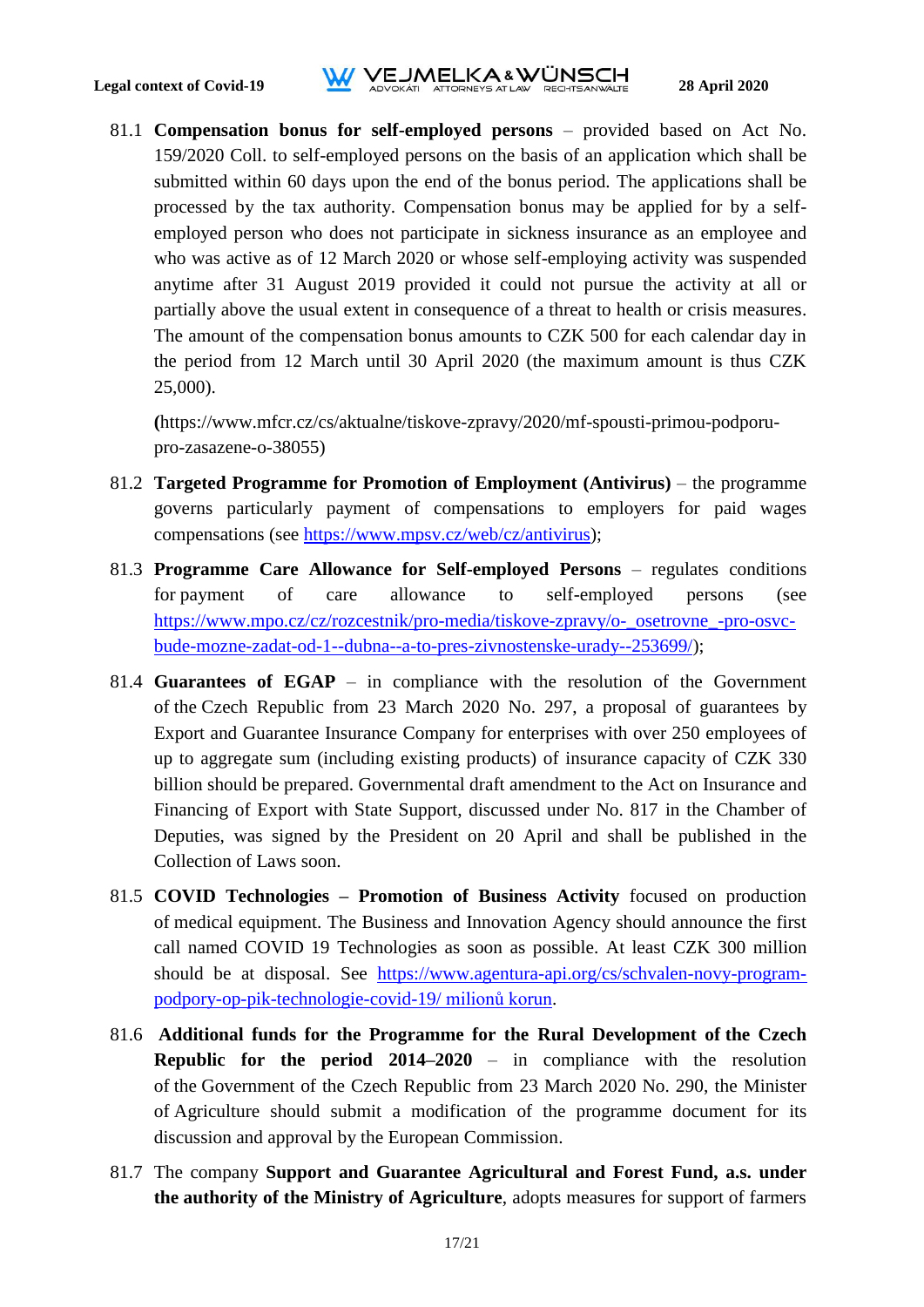(see [https://www.pgrlf.cz/2020/03/24/pgrlf-prijima-opatreni-na-podporu-ceskych](https://www.pgrlf.cz/2020/03/24/pgrlf-prijima-opatreni-na-podporu-ceskych-zemedelcu/)[zemedelcu/\)](https://www.pgrlf.cz/2020/03/24/pgrlf-prijima-opatreni-na-podporu-ceskych-zemedelcu/).

- 81.8 Subsidy within the programme **Czech Rise Up – Intelligent Measures against COVID-19**, the aim of which is to promote expedite implementation of new solutions which can help in the fight against coronavirus infection. Within the programme, it will be possible to obtain a subsidy up to CZK 5 million for: purchase of material for production of protective and medical equipment, wages of employees involved in production, expedite financing for technological solutions, expedite financing for brand new innovative solutions. (see https://www.oppik.cz/dotacni-programy/czech-rise-upchytra-opatreni-proti-covid-19).
- 81.9 **Programme COVID II** support for self-employed persons and small and mediumsized entrepreneurs affected by the measures against proliferation of coronavirus – conditions for provision of guarantees by the Czech-Moravian Guarantee and Development Bank, a.s., the aim of which is to increase the availability of credits to small and medium-sized entrepreneurs. The programme is funded from the EU structural funds within the Entrepreneurship and Innovation Operational Programme and does not apply to Prague. **Allocation of CZK 4 billion (with scheduled increase to CZK 5 billion) which will enable to provide a guarantee for credits amounting to over CZK 20 billion** (see https://www.mpo.cz/cz/rozcestnik/pro-media/tiskovezpravy/opatreni-na-pomoc-podnikatelum-a-zivnostnikum--253690/).
- 81.10**Programme COVID I – interest-free credits from** the Czech-Moravian Guarantee and Development Bank, a.s., allocation of CZK 5 billion. Receipt of applications was lodged as of 20 March 2020 8 a.m. (see https://www.mpo.cz/cz/rozcestnik/promedia/tiskove-zpravy/opatreni-na-pomoc-podnikatelum-a-zivnostnikum--253690/).
- 82. Mitigating Measures are contained also in laws adopted in the state of legislative emergency by the Chamber of Deputies on 24 March 2020 at the Chamber's  $42<sup>nd</sup>$  meeting in an expedited procedure and amending the existing legislation which were subsequently in an expedited procedure discussed and approved by the Senate and immediately signed by the President and which have, thus, already become effective. These laws include
	- 82.1 Act No. 137/2020 Sb., on Certain Amendments in the Field of Registration of Sales in Connection with Declaration of the State of Emergency (restriction of the obligations of the entities obliged to register sales);
	- 82.2 Act No. 136/2020 Sb., on Certain Amendments in the Field of Social Security Premiums and Contribution for the State Employment Policy and Pension Insurance in Connection with Extraordinary Measures during Epidemic in 2020 (reliefs for selfemployed persons in the field of payment of advances and premiums for pension insurance and contribution for the state employment policy);
	- 82.3 Act No. 135/2020, on Special Rules for Admission to Certain Types of Education and Completion Thereof in the School Year 2019/2020 (reaction to the school closure);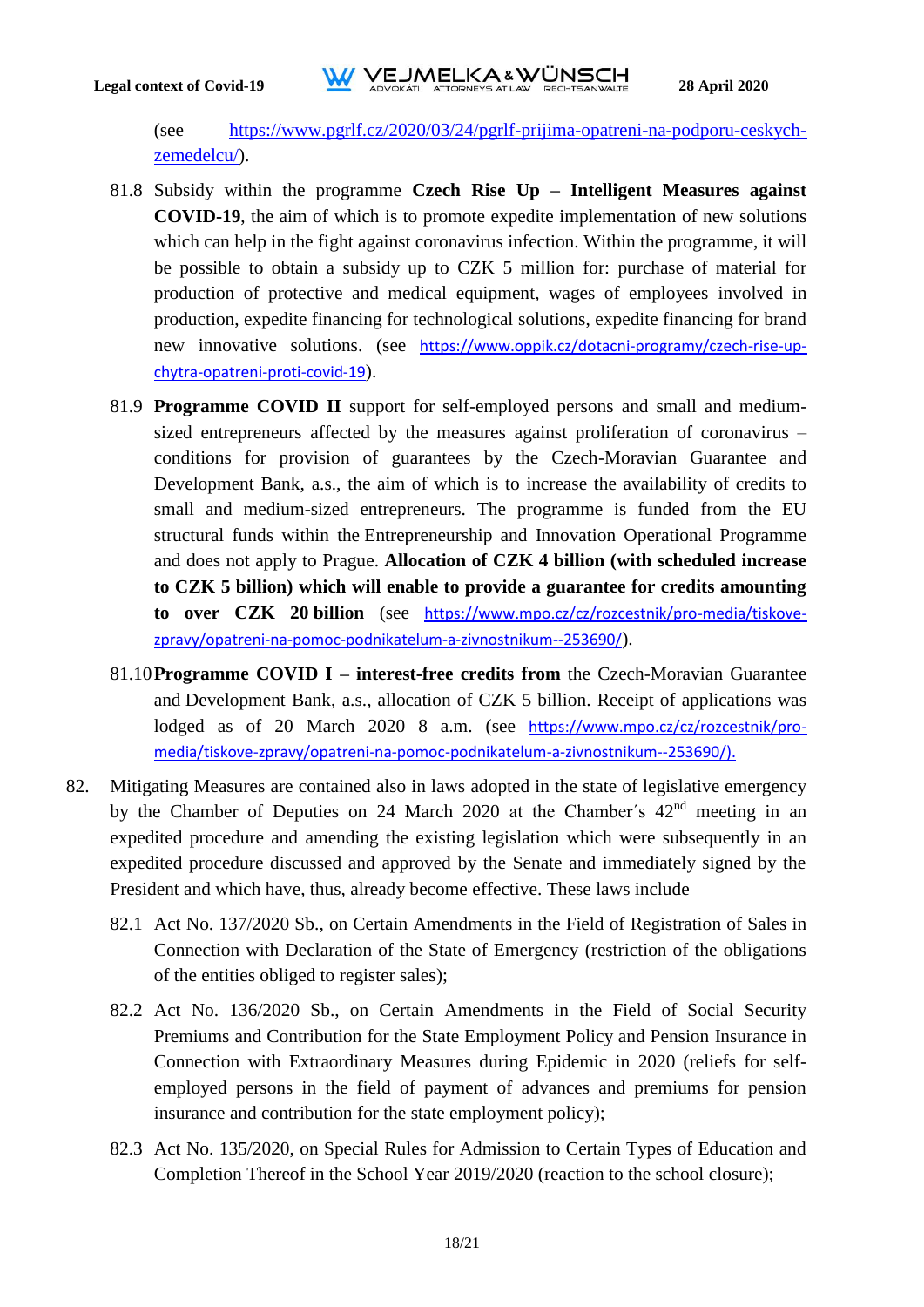- 82.4 Act No. 134/2020 Sb., Amending Act No. [592/1992 Sb.,](https://www.zakonyprolidi.cz/cs/1992-592) on General Health Insurance Premiums, as amended (reliefs for self-employed persons in the field of general health insurance premiums);
- 82.5 Act No. 133/2020 Sb., on Certain Amendments in the Social Security in Connection with the Extraordinary Measures during Epidemic in 2020 (amendment of the conditions for a right to care allowance);
- 82.6 Act No. [129/2020 Sb.,](https://www.zakonyprolidi.cz/cs/2020-129) Amending Act No. 355/2019 Coll., on the State Budget of the Czech Republic for 2020 (amendments of the individual chapters of the budget, increase of the deficit).
- 83. Other supportive Measures (of non-financial nature) comprise for example emergency package of the Ministry of Foreign Affairs (resolution of the Government of the Czech Republic from 18 March 2020 No. 253), including support for Czech companies in 5 areas: (1) Practical information regarding implementation of foreign operations in the coronavirusconnected situation with a number of restrictions in the given country; (2) Assistance of embassies in case of problems with implementation of business; (3) Search for and analysis of opportunities, assistance with search for and verification of suitable partners; (4) Assistance with and sharing of information through a series of webinars and online consultations; (5) Use of services of local experts who will assist a company on the spot at negotiation and implementation of business.
- <span id="page-18-1"></span><span id="page-18-0"></span>84. Other Measures the aim of which is to mitigate consequences of the epidemics include acts which shall mitigate impacts on selected fields of legal relationships. These acts include, in particular, the following:
	- 84.1 Act No. 177/2020 Coll., **on Certain Measures in the Field of Payment of Credits in Connection with COVIC´D-19 Pandemics**, based on which the debtor may announce to the creditor that he intends to use the protection period for the reason of negative economic impact of the pandemics on the debtor. The protection period shall last until 31 October 2020 or until 31 July 2020 (subject to the debtor´s choice). The period for fulfilment of monetary debts from the credit contract and the period of existence of the guarantee for the rent shall be *extended*. A right to an interest shall arise to the creditor for the protection period which in the case of a debtor – consumer, shall amount to the default interest at the level of repo rate announced by the Czech National Bank plus 8 %, unless a lower interest has been stipulated, or in case of a debtor – businessman, it shall amount to the agreed interest. Until 31 October 2020, the creditor shall not have a right to payments stipulated or provided for the case of default with the fulfilment of the debt from the credit contract; this does not apply in case of default of a debtor who is a legal entity.
	- 84.2 Act No. 185/2020 Coll., **on Certain Measures to Mitigate the Impacts of the Epidemics of Coronavirus Denoted as SARS CoV-2 on the Field of Tourism**, based on which the tour operator (travel agency) may use a protection period until 31 August 2020 and postpone the return of money to the customers for the tours cancelled due to the coronavirus epidemics with scheduled departure from 20 February until 31 August 2020,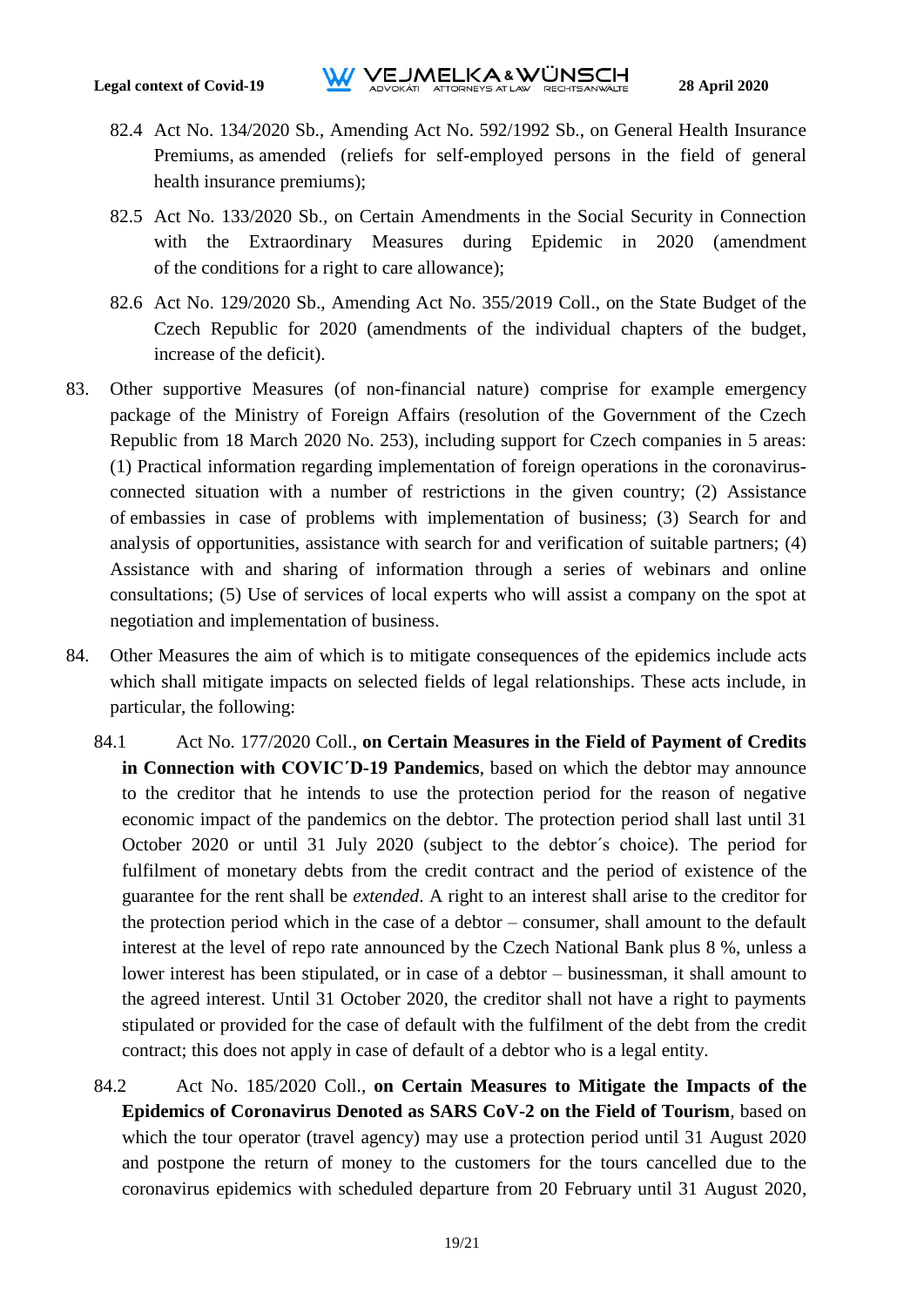# **Legal context of Covid-19**<br>**12020**<br>**Legal context of Covid-19**<br>**ADVOKATLATIORNEYS AT LAW RECHTSANWALTE**

namely on the basis of a written announcement to the customer and issuance of a voucher for the tour in the minimum amount of all payments paid by the customer. If the customer does not buy a replacement tour in the protection period and does not use the voucher, the travel agency shall return all payments to him within 14 days after the end of the protective period (ie. until 14 September 2021). In case of particularly vulnerable groups of customers (e.g. seniors above 65 years, disabled or unemployed persons) the protection period shall end already upon refusal of the tour. Furthermore, the act also provides conditions of issuance of the voucher for a tour in case the contract on a tour terminated under Section 2533 of the Civil Code and a cancellation fee was paid.

84.3 Act No. 191/2020 Coll., **on Certain Measures to Mitigate the Impacts of the Epidemics of Coronavirus SARS CoV-2 on the Parties to Court Proceedings, Harmed Parties, Crime Victims and Legal Entities and on the Amendment of the Insolvency Act and Civil Proceedings Act**, provides for an option to apply for **remission of missed deadlines** in procedural law, in particular, in civil proceedings, administrative proceedings, enforcement and execution proceedings, insolvency proceedings, proceedings under the Act on the Constitutional Court, as well as in the criminal proceedings, if the deadline was missed for a justifiable reason dwelling in an extraordinary measure during epidemics.

The act further provides that **the obligation of a debtor to file an insolvency application** does not apply until the expiry of 6 months from the end or cancellation of an extraordinary measure during epidemics, however, until 31 December 2020 at the latest. An insolvency application filed by a creditor in the period from 24 April 2020 until 31 August 2020 shall not be considered. The debtor may propose extraordinary moratory or discharge from payment of debts included in remission of debts (*oddlužení*).

As regards the activity of legal entities, for the period of existence of the extraordinary measures, however, until 31 December 2020 at the latest, the act extends the **possibility of the bodies of legal entities to decide outside of a meeting** in a written form or with the use of technical devices also to the cases where the articles of association do not provide so. If the act or the articles of association do not provide for the terms of decision-making outside of a meeting, they shall be determined by the statutory body (in case of the superior body) or by the body itself (in case of other bodies).

Furthermore, the act **extends the term of office of a member of an elected body of a legal entity** whose term of office would have expired during the existence of extraordinary measures, namely until 3 months upon the day following the day on which the extraordinary measure terminated.

Should **the statutory period for discussion of the financial statements** of a limited liability company, stock company or cooperative expire earlier than 3 months upon the end of the extraordinary measures, the act extends the deadline so that it expires 3 months after the end of the measures, however, on 31 December 2020 at the latest.